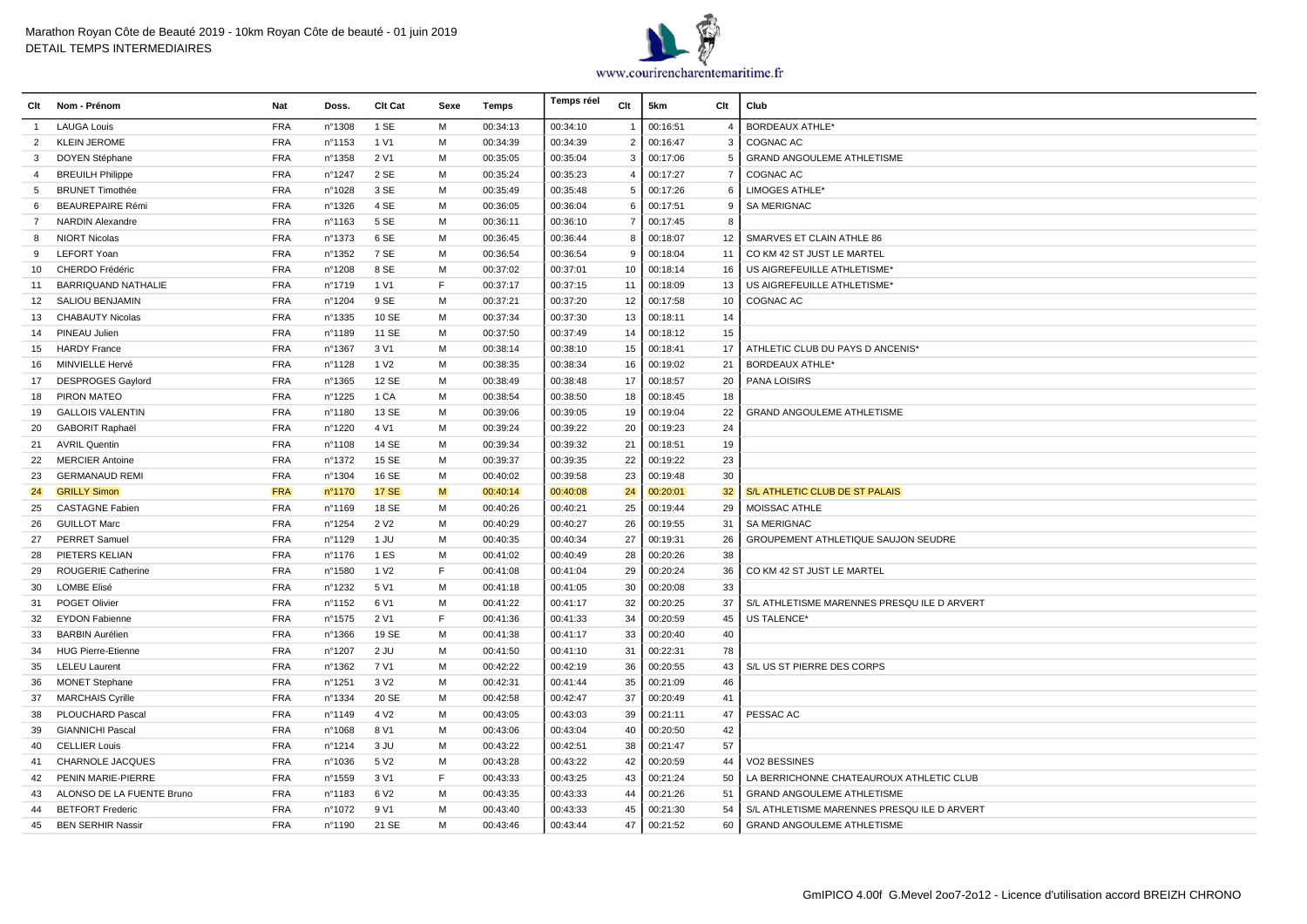| Clt | Nom - Prénom                | Nat        | Doss.  | Clt Cat          | Sexe | Temps    | Temps réel | Clt | 5km      | Clt | Club                              |
|-----|-----------------------------|------------|--------|------------------|------|----------|------------|-----|----------|-----|-----------------------------------|
| 46  | <b>DESPINS Stephanie</b>    | <b>FRA</b> | n°1748 | 4 V1             | F.   | 00:43:49 | 00:43:33   | 46  | 00:21:44 | 56  | S/L US ST PIERRE DES CORPS        |
| 47  | <b>BEN AMOR Nébil</b>       | <b>FRA</b> | n°1253 | 10 V1            | M    | 00:43:57 | 00:43:16   | 41  | 00:21:37 | 55  | ADIDAS RUNNERS SENTIER            |
| 48  | <b>CORNIERE Jean-Paul</b>   | <b>FRA</b> | nº1040 | 7 V <sub>2</sub> | м    | 00:44:14 | 00:44:09   | 49  | 00:21:29 | 53  | <b>TEAM SPIRIT</b>                |
| 49  | <b>LEMAIRE Benjamin</b>     | <b>FRA</b> | nº1344 | 11 V1            | м    | 00:44:22 | 00:44:14   | 51  | 00:22:08 | 64  |                                   |
| 50  | <b>DELPARTE MICHAEL</b>     | <b>FRA</b> | n°1194 | 22 SE            | M    | 00:44:33 | 00:44:25   | 53  | 00:22:14 | 71  |                                   |
| 51  | <b>CONSTANTIN Eric</b>      | <b>FRA</b> | n°1060 | 8 V <sub>2</sub> | M    | 00:44:34 | 00:44:19   | 52  | 00:22:10 | 68  | LES COUREURS VAGABONDS            |
| 52  | CHABAUTY Jérémy             | <b>FRA</b> | n°1336 | 23 SE            | M    | 00:44:49 | 00:44:03   | 48  | 00:23:40 | 111 |                                   |
| 53  | <b>MERCIER Pierre-Louis</b> | <b>FRA</b> | n°1265 | 24 SE            | м    | 00:45:10 | 00:45:01   | 55  | 00:22:27 | 74  |                                   |
| 54  | <b>SADRY ALAIN</b>          | <b>FRA</b> | n°1343 | 1 V3             | м    | 00:45:13 | 00:45:12   | 56  | 00:21:26 | 52  |                                   |
| 55  | <b>KREISS Boris</b>         | <b>FRA</b> | n°1109 | 25 SE            | м    | 00:45:15 | 00:44:11   | 50  | 00:21:55 | 61  |                                   |
| 56  | <b>DEFOSSE Vincent</b>      | FRA        | n°1205 | 26 SE            | M    | 00:45:17 | 00:44:34   | 54  | 00:22:13 | 70  |                                   |
| 57  | <b>TAYLOR Robert</b>        | <b>FRA</b> | n°1007 | 12 V1            | M    | 00:45:31 | 00:45:17   | 57  | 00:22:29 | 76  |                                   |
| 58  | <b>GUILLET Marc</b>         | <b>FRA</b> | nº1077 | 2 V3             | M    | 00:45:33 | 00:45:32   | 59  | 00:21:51 | 59  | <b>COURIR A TREMUSON</b>          |
| 59  | <b>CHEVREAU Gaelle</b>      | <b>FRA</b> | n°1611 | 5 V1             | F    | 00:45:49 | 00:45:47   | 60  | 00:22:05 | 62  | S/L A. CARBON BLANC LORMONT       |
| 60  | <b>BIGOT Antoine</b>        | <b>FRA</b> | n°1197 | 13 V1            | м    | 00:46:01 | 00:45:59   | 62  | 00:22:27 | 73  |                                   |
| 61  | WERY Jérôme                 | <b>FRA</b> | n°1235 | 27 SE            | м    | 00:46:06 | 00:45:17   | 58  | 00:22:43 | 82  | LE SOURIRE D ALEXIS               |
| 62  | <b>MARCHANT Stephane</b>    | <b>FRA</b> | n°1226 | 14 V1            | м    | 00:46:13 | 00:45:56   | 61  | 00:22:52 | 86  | <b>VS TRI</b>                     |
| 63  | ROULAUD Sophie              | <b>FRA</b> | n°1579 | 6 V1             | F    | 00:46:25 | 00:46:22   | 64  | 00:22:31 | 79  |                                   |
| 64  | <b>JUBIN Manuel</b>         | <b>FRA</b> | n°1015 | 15 V1            | м    | 00:46:26 | 00:46:12   | 63  | 00:22:50 | 85  |                                   |
| 65  | <b>GRUGEAU Matthieu</b>     | <b>FRA</b> | n°1026 | 28 SE            | м    | 00:46:35 | 00:46:32   | 66  | 00:22:09 | 66  | <b>TEAMTRAIL 86</b>               |
| 66  | <b>MASSUET Mickael</b>      | <b>FRA</b> | n°1098 | 29 SE            | M    | 00:46:36 | 00:46:33   | 67  | 00:22:08 | 65  | <b>TEAM TRAIL 86</b>              |
| 67  | <b>LUSTEAU Wilfried</b>     | <b>FRA</b> | n°1325 | 30 SE            | M    | 00:46:41 | 00:46:35   | 68  | 00:22:30 | 77  |                                   |
| 68  | <b>SEMANE Brahim</b>        | <b>FRA</b> | nº1260 | 16 V1            | M    | 00:46:45 | 00:46:41   | 70  | 00:22:09 | 67  |                                   |
| 69  | <b>CHARPANTIER Benoit</b>   | <b>FRA</b> | n°1290 | 31 SE            | м    | 00:46:59 | 00:46:37   | 69  | 00:24:20 | 130 |                                   |
| 70  | <b>TRICAUD YVES</b>         | <b>FRA</b> | nº1144 | 3 V3             | м    | 00:47:02 | 00:47:01   | 74  | 00:23:25 | 107 | CA PLASSAC                        |
| 71  | <b>EUGENE Emmanuel</b>      | <b>FRA</b> | n°1079 | 32 SE            | м    | 00:47:11 | 00:46:50   | 72  | 00:23:37 | 110 |                                   |
| 72  | <b>AUFORT David</b>         | <b>FRA</b> | n°1031 | 33 SE            | м    | 00:47:13 | 00:46:54   | 73  | 00:23:16 | 98  |                                   |
| 73  | <b>DUFOURCET Theo</b>       | <b>FRA</b> | n°1371 | 2 CA             | M    | 00:47:15 | 00:47:11   | 76  | 00:22:08 | 63  |                                   |
| 74  | SIX Isabelle                | <b>FRA</b> | n°1539 | 7 V1             | E    | 00:47:24 | 00:47:16   | 79  | 00:23:12 | 96  |                                   |
| 75  | <b>TOLLEMER Yoann</b>       | <b>FRA</b> | n°1297 | 34 SE            | м    | 00:47:24 | 00:47:21   | 80  | 00:22:58 | 88  |                                   |
| 76  | <b>BARBOTIN Jean-Pierre</b> | <b>FRA</b> | n°1049 | 4 V3             | м    | 00:47:29 | 00:47:25   | 81  | 00:23:16 | 99  |                                   |
| 77  | DAL ZOVO RAPHAEL            | <b>FRA</b> | n°1243 | 35 SE            | M    | 00:47:34 | 00:46:25   | 65  | 00:23:18 | 102 |                                   |
| 78  | DANTAS Yohann               | <b>FRA</b> | n°1011 | 36 SE            | м    | 00:47:47 | 00:47:33   | 83  | 00:23:19 | 103 |                                   |
| 79  | <b>DUPONT ALINE</b>         | <b>FRA</b> | n°1597 | 2 V <sub>2</sub> | E    | 00:47:48 | 00:47:38   | 84  | 00:23:17 | 101 |                                   |
| 80  | MESLIER EDITH               | <b>FRA</b> | n°1618 | 1 SE             | E    | 00:47:50 | 00:47:15   | 77  | 00:23:25 | 106 | <b>GRAND ANGOULEME ATHLETISME</b> |
| 81  | <b>DUBOIS Theo</b>          | <b>FRA</b> | n°1228 | 4 JU             | м    | 00:47:55 | 00:47:03   | 75  | 00:23:42 | 114 |                                   |
| 82  | KOUCHNEREFF DIMITRI         | <b>FRA</b> | n°1215 | 37 SE            | M    | 00:47:56 | 00:46:47   | 71  | 00:23:11 | 94  | AS LIBOURNE*                      |
| 83  | <b>DUMAIS Gregory</b>       | <b>FRA</b> | n°1047 | 17 V1            | м    | 00:48:02 | 00:47:58   | 88  | 00:23:40 | 112 |                                   |
| 84  | <b>SUT Romuald</b>          | <b>FRA</b> | n°1013 | 18 V1            | м    | 00:48:03 | 00:47:56   | 87  | 00:23:11 | 95  |                                   |
| 85  | CHESNEAU Alban              | <b>FRA</b> | n°1071 | 38 SE            | M    | 00:48:06 | 00:47:16   | 78  | 00:24:42 | 142 |                                   |
| 86  | PHILIPPOT Thibaut           | <b>FRA</b> | n°1231 | 5 JU             | м    | 00:48:10 | 00:47:38   | 85  | 00:23:03 | 93  |                                   |
| 87  | <b>COUTEAU Sylvie</b>       | <b>FRA</b> | n°1480 | 3 V <sub>2</sub> | F    | 00:48:14 | 00:47:32   | 82  | 00:24:23 | 133 |                                   |
| 88  | <b>BEAUDRAP Simon</b>       | <b>FRA</b> | n°1370 | 19 V1            | M    | 00:48:16 | 00:48:11   | 89  | 00:22:25 | 72  |                                   |
| 89  | COCUREAU Jean-luc           | <b>FRA</b> | nº1124 | 5 V3             | м    | 00:48:33 | 00:48:28   | 93  | 00:23:24 | 104 |                                   |
| 90  | LAZARD Jean-Claude          | <b>FRA</b> | n°1094 | 6 V3             | M    | 00:48:37 | 00:47:41   | 86  | 00:24:36 |     | 139 ASA DU BERRY                  |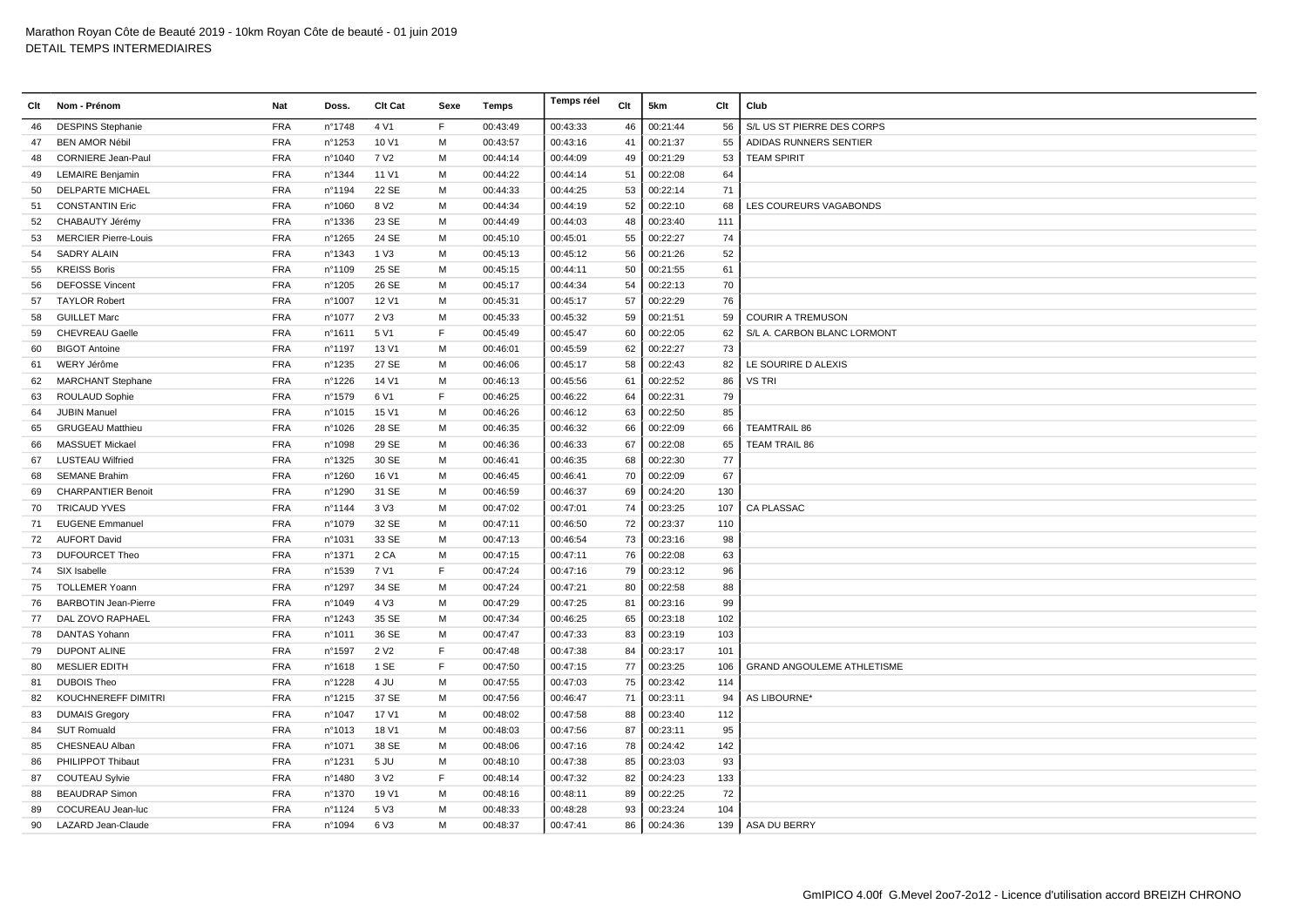| Clt | Nom - Prénom               | Nat        | Doss.  | Clt Cat           | Sexe | <b>Temps</b> | Temps réel | Clt | 5km      | Clt                      | Club                           |
|-----|----------------------------|------------|--------|-------------------|------|--------------|------------|-----|----------|--------------------------|--------------------------------|
| 91  | <b>LEMAIRE Charlotte</b>   | <b>FRA</b> | n°1723 | 8 V1              | F.   | 00:48:42     | 00:48:34   | 94  | 00:24:22 | 132                      |                                |
| 92  | <b>VILLARD Sabine</b>      | <b>FRA</b> | n°1581 | 9 V1              | F.   | 00:48:54     | 00:48:52   | 97  | 00:22:59 | 90                       | <b>LIMOGES TRIATHLON</b>       |
| 93  | <b>LIOTIER Simon</b>       | <b>FRA</b> | n°1086 | 39 SE             | M    | 00:49:08     | 00:48:13   | 90  | 00:25:47 | 165                      |                                |
| 94  | <b>TEXIER Stéphanie</b>    | <b>FRA</b> | n°1479 | 10 V1             | F    | 00:49:11     | 00:48:48   | 96  | 23:40:42 | $\overline{\phantom{0}}$ |                                |
| 95  | <b>BOUNAB Hamza</b>        | <b>FRA</b> | n°1123 | 7 V3              | M    | 00:49:18     | 00:49:14   | 101 | 00:23:29 | 109                      | COGNAC AC                      |
| 96  | <b>THOMAS Nicolas</b>      | <b>FRA</b> | n°1192 | 40 SE             | M    | 00:49:18     | 00:48:38   | 95  | 00:22:59 | 89                       |                                |
| 97  | <b>MEUNIER FREDERIC</b>    | <b>FRA</b> | n°1061 | 9 V <sub>2</sub>  | м    | 00:49:20     | 00:49:15   | 102 | 00:23:47 | 117                      | S/L US ST PIERRE DES CORPS     |
| 98  | <b>CUEILLE Michael</b>     | <b>FRA</b> | n°1032 | 20 V1             | M    | 00:49:21     | 00:48:18   | 92  | 00:27:09 | 207                      | LA GRAULE NATURE               |
| 99  | <b>MASSONNEAU Audrey</b>   | <b>FRA</b> | n°1472 | 2SE               | F    | 00:49:28     | 00:49:22   | 105 | 00:24:14 | 126                      | S/L ATHLETIC CLUB DE ST PALAIS |
| 100 | MAISONNEUVE Stepahne       | <b>FRA</b> | n°1136 | 10 V <sub>2</sub> | M    | 00:49:31     | 00:48:59   | 98  | 00:25:06 | 148                      |                                |
| 101 | <b>GIRAULT Marlène</b>     | <b>FRA</b> | n°1717 | 3 SE              | E    | 00:49:34     | 00:49:03   | 99  | 00:24:36 | 138                      |                                |
| 102 | <b>MORIN Paul</b>          | <b>FRA</b> | n°1048 | 3 CA              | M    | 00:49:37     | 00:49:18   | 103 | 00:24:15 | 127                      |                                |
| 103 | <b>GIRAUD Didier</b>       | <b>FRA</b> | n°1312 | 11 V <sub>2</sub> | M    | 00:49:38     | 00:49:22   | 104 | 00:24:31 | 135                      |                                |
| 104 | <b>MANDIN Laurence</b>     | <b>FRA</b> | n°1463 | 4 V <sub>2</sub>  | F    | 00:49:39     | 00:49:34   | 111 | 00:24:14 | 125                      | S/L ATHLETIC CLUB DE ST PALAIS |
| 105 | <b>DUJARDIN HUGO</b>       | <b>FRA</b> | nº1148 | 4 CA              | M    | 00:49:44     | 00:49:28   | 107 | 00:24:10 | 124                      |                                |
| 106 | REVEAU Hugo                | <b>FRA</b> | n°1161 | 5 CA              | M    | 00:49:45     | 00:49:30   | 108 | 00:23:55 | 119                      |                                |
| 107 | <b>DUSSOT Philippe</b>     | <b>FRA</b> | n°1137 | 12 V <sub>2</sub> | M    | 00:49:47     | 00:49:12   | 100 | 00:25:44 | 163                      |                                |
| 108 | <b>GUINEHEUX BENOIT</b>    | <b>FRA</b> | n°1217 | 21 V1             | M    | 00:49:47     | 00:49:23   | 106 | 00:24:28 | 134                      |                                |
| 109 | <b>DESGRANGES MARION</b>   | <b>FRA</b> | n°1704 | 4 SE              | F    | 00:49:48     | 00:49:44   | 114 | 00:24:05 | 121                      |                                |
| 110 | DESANGLE CHRISTOPHE        | <b>FRA</b> | n°1212 | 22 V1             | M    | 00:49:50     | 00:49:32   | 109 | 00:23:45 | 115                      |                                |
|     | 111 HORAUD YANNIS          | <b>FRA</b> | n°1188 | 23 V1             | M    | 00:49:52     | 00:48:15   | 91  | 00:26:39 | 192                      |                                |
|     | 112 BLANCHET Geoffrey      | <b>FRA</b> | n°1035 | 41 SE             | М    | 00:50:02     | 00:50:00   | 117 | 00:23:28 | 108                      |                                |
| 113 | <b>PAIN Chantal</b>        | <b>FRA</b> | n°1457 | 5 V <sub>2</sub>  | F.   | 00:50:03     | 00:50:01   | 119 | 00:24:03 | 120                      |                                |
|     | 114 GREEN David            | <b>FRA</b> | n°1167 | 8 V3              | м    | 00:50:08     | 00:50:01   | 118 | 00:23:45 | 116                      | S/L ATHLETIC CLUB ANGERIEN     |
| 115 | <b>COINEAULT Mathis</b>    | <b>FRA</b> | n°1295 | 6 <sub>CA</sub>   | M    | 00:50:16     | 00:50:07   | 121 | 00:27:20 | 216                      | STADE NIORTAIS '               |
|     | 116 MARCHANT Julien        | <b>FRA</b> | n°1234 | 7 CA              | м    | 00:50:18     | 00:50:03   | 120 | 00:23:25 | 105                      |                                |
|     | 117 SENTENAC Nicolas       | <b>FRA</b> | n°1001 | 24 V1             | M    | 00:50:19     | 00:49:38   | 113 | 00:24:56 | 146                      |                                |
| 118 | <b>DUPUET Stéphane</b>     | <b>FRA</b> | n°1111 | 13 V <sub>2</sub> | M    | 00:50:20     | 00:49:56   | 116 | 00:24:51 | 144                      |                                |
| 119 | <b>GROLLEAU Mathilde</b>   | <b>FRA</b> | n°1510 | 5 SE              | F.   | 00:50:20     | 00:49:38   | 112 | 00:25:39 | 160                      |                                |
|     | 120 CANAUD Stephane        | <b>FRA</b> | n°1067 | 14 V <sub>2</sub> | M    | 00:50:31     | 00:49:49   | 115 | 00:26:02 | 174                      |                                |
| 121 | <b>MONTUS Paul</b>         | <b>FRA</b> | n°1195 | 42 SE             | M    | 00:50:31     | 00:50:14   | 126 | 00:23:49 | 118                      |                                |
|     | 122 DELPARTE Audrey        | <b>FRA</b> | n°1609 | 6 SE              | E    | 00:50:40     | 00:50:31   | 131 | 00:24:16 | 128                      |                                |
| 123 | <b>VRIGNAUD CYRIL</b>      | <b>FRA</b> | n°1288 | 25 V1             | M    | 00:50:44     | 00:49:32   | 110 | 00:26:36 | 190                      |                                |
| 124 | <b>BONNEAU THIERRY</b>     | <b>FRA</b> | n°1112 | 15 V <sub>2</sub> | м    | 00:50:52     | 00:50:29   | 129 | 00:25:18 | 152                      |                                |
| 125 | <b>TIRADON Margaux</b>     | <b>FRA</b> | n°1720 | 7 SE              | F.   | 00:50:54     | 00:50:46   | 133 | 00:25:56 | 172                      | <b>CA PICTAVE</b>              |
| 126 | <b>GREGORY Philippe</b>    | <b>FRA</b> | n°1353 | 16 V <sub>2</sub> | м    | 00:50:55     | 00:50:47   | 134 | 00:24:05 | 122                      |                                |
| 127 | <b>TOURVIEILLE Nicolas</b> | <b>FRA</b> | nº1374 | 26 V1             | M    | 00:50:57     | 00:50:11   | 123 | 00:26:04 | 176                      |                                |
| 128 | <b>GUINGUENAUD Phil</b>    | <b>FRA</b> | nº1113 | 9 V3              | M    | 00:50:58     | 00:50:42   | 132 | 00:24:35 | 136                      |                                |
| 129 | <b>LABETOLLE LINE</b>      | <b>FRA</b> | n°1436 | 6 V <sub>2</sub>  | F.   | 00:50:59     | 00:50:08   | 122 | 00:25:41 | 161                      |                                |
| 130 | <b>DESVIGNE Sylvain</b>    | <b>FRA</b> | n°1014 | 43 SE             | м    | 00:51:09     | 00:50:30   | 130 | 00:25:30 | 157                      | TRIATHLON TOULOUSE METROPOLE   |
| 131 | SERRAND Hervé              | <b>FRA</b> | n°1088 | 17 V <sub>2</sub> | м    | 00:51:14     | 00:50:14   | 127 | 00:26:12 | 180                      |                                |
| 132 | <b>PRIMOT Thomas</b>       | <b>FRA</b> | n°1116 | 2 ES              | м    | 00:51:29     | 00:50:15   | 128 | 00:26:36 | 189                      |                                |
| 133 | DAUDONNET HERVE            | <b>FRA</b> | n°1027 | 27 V1             | м    | 00:51:31     | 00:50:14   | 125 | 00:26:49 | 196                      | <b>GLENIC SPORT NATURE</b>     |
| 134 | HALLERY JEAN-FRANCOIS      | <b>FRA</b> | n°1305 | 18 V <sub>2</sub> | М    | 00:51:33     | 00:50:12   | 124 | 00:26:03 | 175                      |                                |
|     | 135 LONGY Nicolas          | <b>FRA</b> | n°1346 | 8 CA              | M    | 00:51:47     | 00:51:14   | 138 | 00:25:28 | 154                      |                                |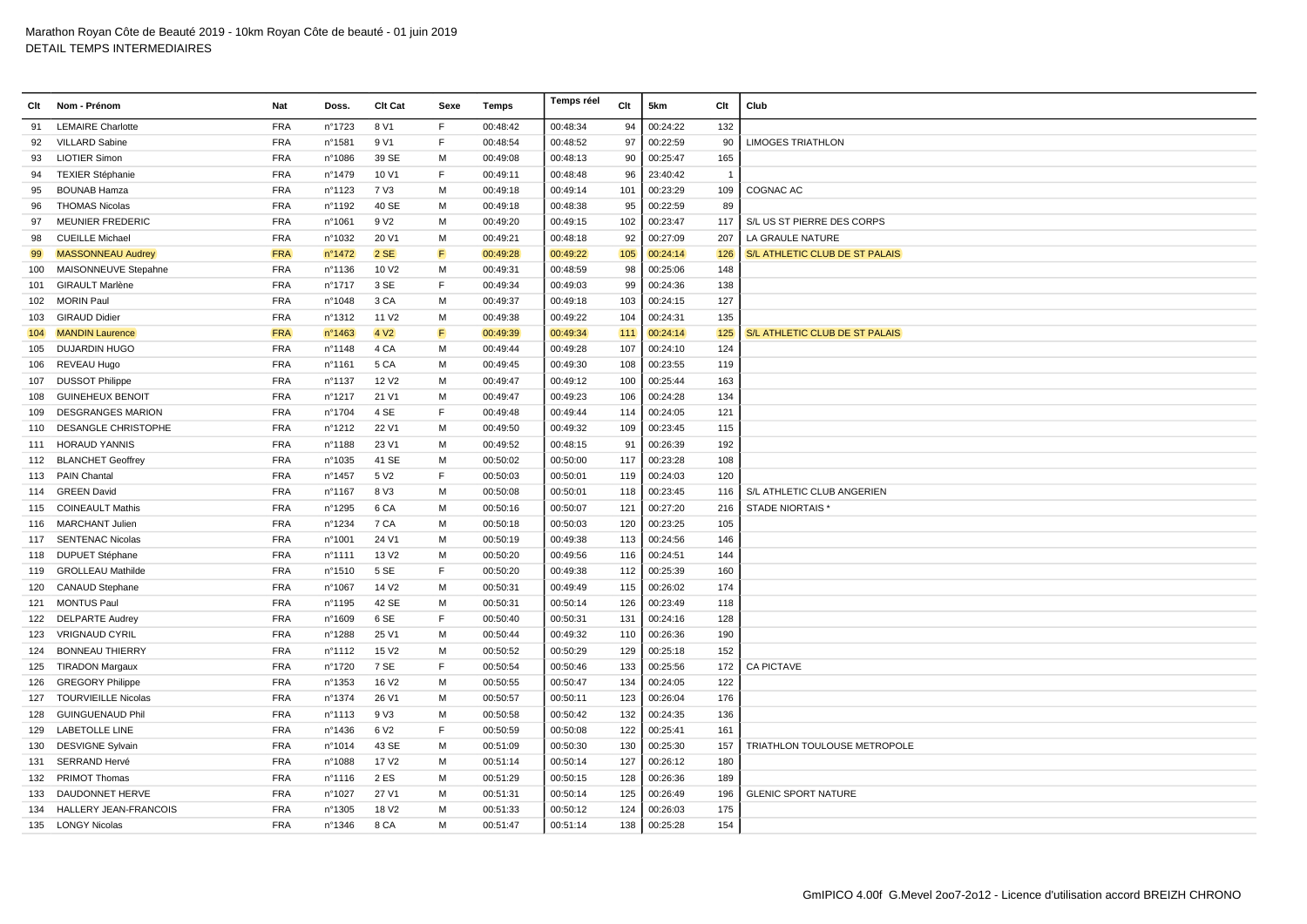| Clt | Nom - Prénom                | Nat        | Doss.  | Clt Cat           | Sexe         | Temps    | Temps réel | Clt | 5km      | Clt | Club                                |
|-----|-----------------------------|------------|--------|-------------------|--------------|----------|------------|-----|----------|-----|-------------------------------------|
| 136 | <b>TINGAUT PHILIPPE</b>     | <b>FRA</b> | n°2556 | 28 V1             | M            | 00:51:47 | 00:51:43   | 143 | 00:24:06 | 123 |                                     |
| 137 | <b>DARDILLAC Christophe</b> | <b>FRA</b> | n°1332 | 29 V1             | м            | 00:51:53 | 00:50:56   | 135 | 00:25:53 | 170 |                                     |
| 138 | <b>VALLIERE Nathan</b>      | <b>FRA</b> | nº1246 | 9 CA              | М            | 00:51:53 | 00:51:32   | 141 | 00:25:38 | 159 |                                     |
| 139 | <b>MARQUES Daniel</b>       | <b>FRA</b> | n°1150 | 19 V <sub>2</sub> | м            | 00:51:58 | 00:51:07   | 137 | 00:25:31 | 158 |                                     |
| 140 | <b>GARNIER Christophe</b>   | <b>FRA</b> | n°1303 | 20 V <sub>2</sub> | M            | 00:52:12 | 00:51:27   | 140 | 00:25:29 | 155 |                                     |
| 141 | <b>BARROS Edouard</b>       | <b>FRA</b> | n°1223 | 10 V3             | M            | 00:52:13 | 00:52:04   | 148 | 00:26:13 | 181 | <b>CA PICTAVE</b>                   |
| 142 | <b>MARTIN DOMINIQUE</b>     | <b>FRA</b> | nº1158 | 11 V3             | M            | 00:52:13 | 00:50:58   | 136 | 00:26:14 | 182 | <b>CA PICTAVE</b>                   |
| 143 | <b>SAGE David</b>           | <b>FRA</b> | n°1200 | 30 V1             | м            | 00:52:13 | 00:51:58   | 146 | 00:24:35 | 137 |                                     |
| 144 | ROQUELAURE Alicia           | <b>FRA</b> | n°3301 | 8 SE              | F            | 00:52:14 | 00:51:46   | 145 | 00:25:21 | 153 | GROUPEMENT ATHLETIQUE SAUJON SEUDRE |
| 145 | <b>COULAIS Laurence</b>     | <b>FRA</b> | n°1462 | <b>11 V1</b>      | F            | 00:52:15 | 00:52:10   | 150 | 00:25:08 | 150 | S/L ATHLETIC CLUB DE ST PALAIS      |
| 146 | <b>MELEARD Emmanuel</b>     | <b>FRA</b> | n°1165 | 21 V <sub>2</sub> | м            | 00:52:24 | 00:52:08   | 149 | 00:24:39 | 141 | LES COUREURS VAGABONDS              |
| 147 | JARTOU Frederic             | <b>FRA</b> | n°1174 | 22 V <sub>2</sub> | M            | 00:52:52 | 00:51:16   | 139 | 00:27:09 | 208 |                                     |
| 148 | <b>DHAEYE</b> Corentin      | <b>FRA</b> | n°1187 | 6 JU              | м            | 00:52:53 | 00:52:34   | 153 | 00:25:48 | 168 |                                     |
| 149 | <b>GUILLON Marie Hélène</b> | <b>FRA</b> | n°1418 | 7 V <sub>2</sub>  | F            | 00:52:55 | 00:52:40   | 155 | 00:26:06 | 177 |                                     |
| 150 | <b>DHAEYE Christophe</b>    | <b>FRA</b> | n°1186 | 31 V1             | м            | 00:52:57 | 00:52:38   | 154 | 00:25:48 | 167 |                                     |
|     | 151 AKBAL Nacer             | <b>FRA</b> | n°1219 | 32 V1             | M            | 00:53:00 | 00:52:54   | 160 | 00:27:49 | 236 |                                     |
| 152 | <b>FIOLLEAU Freddy</b>      | <b>FRA</b> | n°1350 | 33 V1             | M            | 00:53:01 | 00:52:53   | 159 | 00:25:15 | 151 |                                     |
| 153 | POINTON Romane              | <b>FRA</b> | n°1726 | 1 JU              | E            | 00:53:04 | 00:52:54   | 161 | 00:25:54 | 171 |                                     |
|     | 154 TEICH LILIAN            | <b>FRA</b> | n°1274 | 10 CA             | M            | 00:53:04 | 00:52:56   | 163 | 00:25:51 | 169 |                                     |
| 155 | <b>AUGEARD Lionel</b>       | <b>FRA</b> | n°1082 | 34 V1             | м            | 00:53:07 | 00:53:02   | 164 | 00:25:48 | 166 |                                     |
| 156 | <b>CAPSEC France</b>        | <b>FRA</b> | n°1706 | 1 V3              | E            | 00:53:07 | 00:52:00   | 147 | 00:27:07 | 205 | <b>BORDEAUX ATHLE*</b>              |
| 157 | <b>JOUBERT Arnaud</b>       | <b>FRA</b> | nº1155 | 23 V <sub>2</sub> | м            | 00:53:08 | 00:51:40   | 142 | 00:27:03 | 204 |                                     |
| 158 | <b>BONJOUX Michel</b>       | <b>FRA</b> | nº1218 | 12 V3             | M            | 00:53:10 | 00:52:25   | 152 | 00:26:54 | 199 | SAINT DOULCHARD RUNNING             |
| 159 | <b>BORG Patrick</b>         | <b>FRA</b> | n°1330 | 24 V <sub>2</sub> | м            | 00:53:13 | 00:52:13   | 151 | 00:27:02 | 202 | TEAM OUINS OUINS                    |
| 160 | <b>LECERF Stéphane</b>      | <b>FRA</b> | n°1286 | 35 V1             | м            | 00:53:13 | 00:53:04   | 166 | 00:26:00 | 173 |                                     |
| 161 | <b>SIMON Antoine</b>        | <b>FRA</b> | nº1324 | 36 V1             | м            | 00:53:23 | 00:52:42   | 156 | 00:26:14 | 183 |                                     |
| 162 | <b>MAHET FREDERIQUE</b>     | <b>FRA</b> | n°1467 | 8 V <sub>2</sub>  | $\mathsf{F}$ | 00:53:37 | 00:53:37   | 172 | 00:26:08 | 179 |                                     |
| 163 | <b>LUCAS Will</b>           | <b>FRA</b> | n°1236 | 37 V1             | м            | 00:53:41 | 00:52:46   | 158 | 00:27:17 | 215 |                                     |
| 164 | <b>GONCALVES Alice</b>      | <b>FRA</b> | n°1439 | 9 SE              | E            | 00:53:53 | 00:53:26   | 170 | 00:27:17 | 214 |                                     |
| 165 | CHABAUTY Régis              | <b>FRA</b> | n°1337 | 25 V <sub>2</sub> | M            | 00:53:59 | 00:53:13   | 167 | 00:27:34 | 225 |                                     |
| 166 | <b>BECHE GERALD</b>         | <b>FRA</b> | n°1341 | 38 V1             | M            | 00:54:03 | 00:53:27   | 171 | 00:26:16 | 184 |                                     |
| 167 | <b>TEJON Michel</b>         | <b>FRA</b> | n°1069 | 13 V3             | M            | 00:54:09 | 00:53:45   | 175 | 00:26:42 | 193 |                                     |
| 168 | <b>MEYER-BISCH PIERRE</b>   | <b>FRA</b> | nº1196 | 44 SE             | м            | 00:54:16 | 00:52:56   | 162 | 00:27:55 | 241 |                                     |
| 169 | <b>MEYNARD Vincent</b>      | <b>FRA</b> | n°1221 | 45 SE             | м            | 00:54:19 | 00:53:54   | 177 | 00:27:45 | 230 |                                     |
| 170 | <b>WONG Carman</b>          | CAN        | n°1291 | 39 V1             | M            | 00:54:22 | 00:52:43   | 157 | 00:26:58 | 201 |                                     |
| 171 | <b>BOYER Sophie</b>         | <b>FRA</b> | n°1584 | 12 V1             | $\mathsf F$  | 00:54:27 | 00:53:40   | 173 | 00:28:56 | 278 |                                     |
|     | 172 BEDEL Corinne           | <b>FRA</b> | n°1424 | 13 V1             | E            | 00:54:31 | 00:54:25   | 188 | 00:26:50 | 198 | VO2 BESSINES                        |
|     | 173 GUILLON Nathalie        | <b>FRA</b> | nº1446 | 9 V <sub>2</sub>  | E            | 00:54:38 | 00:54:27   | 190 | 00:26:56 | 200 | <b>TEAM SPIRIT</b>                  |
| 174 | <b>TIEYRE HELENE</b>        | <b>FRA</b> | n°1641 | 14 V1             | $\mathsf F$  | 00:54:39 | 00:54:21   | 187 | 00:26:29 | 187 |                                     |
|     | 175 TARRADE Christie        | <b>FRA</b> | n°1693 | 10 V <sub>2</sub> | E            | 00:54:40 | 00:53:58   | 179 | 00:26:17 | 185 | COUZEIX RUNNING CLUB                |
| 176 | <b>CORNEAU Patrick</b>      | <b>FRA</b> | n°1283 | 14 V3             | м            | 00:54:44 | 00:53:02   | 165 | 00:28:07 | 252 |                                     |
|     | 177 DE TAPPIE Ludivine      | <b>FRA</b> | n°1640 | 10 SE             | F            | 00:54:46 | 00:53:41   | 174 | 00:27:47 | 231 |                                     |
|     | 178 PERINAUX Thierry        | <b>FRA</b> | n°1157 | 26 V <sub>2</sub> | M            | 00:54:47 | 00:53:20   | 169 | 00:29:13 | 295 |                                     |
| 179 | <b>GABORIAU FLORENCE</b>    | <b>FRA</b> | n°1700 | 15 V1             | $\mathsf{F}$ | 00:54:49 | 00:54:17   | 183 | 00:27:23 | 217 |                                     |
| 180 | CHANIVOT Vanessa            | <b>FRA</b> | n°1450 | 16 V1             | F            | 00:54:51 | 00:54:13   | 182 | 00:27:11 | 211 |                                     |
|     |                             |            |        |                   |              |          |            |     |          |     |                                     |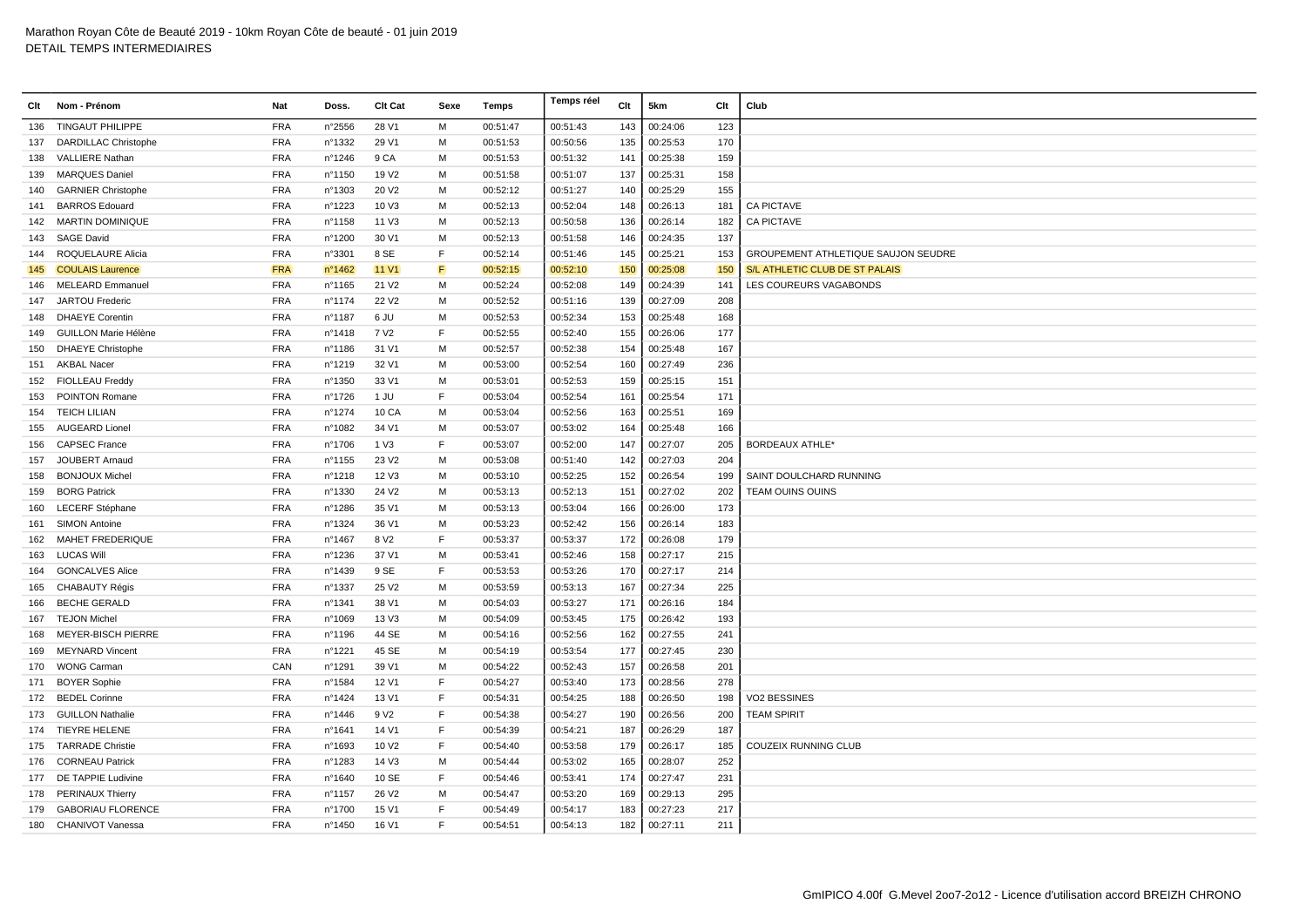| Clt | Nom - Prénom               | Nat        | Doss.  | Clt Cat           | Sexe | <b>Temps</b> | Temps réel | Clt | 5km      | Clt | Club                                  |
|-----|----------------------------|------------|--------|-------------------|------|--------------|------------|-----|----------|-----|---------------------------------------|
| 181 | <b>DEMONTPION Audrey</b>   | <b>FRA</b> | n°1428 | 11 SE             | F    | 00:54:54     | 00:54:40   | 195 | 00:26:39 | 191 | LIMOGES ATHLE*                        |
|     | 182 LABELLE Pascal         | <b>FRA</b> | n°1357 | 27 V <sub>2</sub> | м    | 00:54:55     | 00:53:55   | 178 | 00:27:47 | 233 |                                       |
| 183 | <b>BERTHELOT Justine</b>   | <b>FRA</b> | nº1662 | 12 SE             | F    | 00:54:57     | 00:54:10   | 180 | 00:28:08 | 254 |                                       |
| 184 | <b>NEUZILLET Anthony</b>   | <b>FRA</b> | n°1024 | 46 SE             | M    | 00:54:57     | 00:54:18   | 185 | 00:24:47 | 143 |                                       |
| 185 | <b>TRAINEAU Frederic</b>   | <b>FRA</b> | n°1242 | 47 SE             | м    | 00:54:57     | 00:53:15   | 168 | 00:28:02 | 247 |                                       |
| 186 | <b>COMTE Marie</b>         | <b>FRA</b> | n°1673 | 17 V1             | F    | 00:54:59     | 00:54:21   | 186 | 00:28:13 | 258 | JOGGING CLUB CHATEAUNEUF SUR CHARENTE |
| 187 | <b>LACROIX Coralie</b>     | <b>FRA</b> | n°1638 | 13 SE             | F    | 00:54:59     | 00:54:49   | 201 | 00:27:33 | 224 |                                       |
| 188 | <b>NEYMOND FLEUR</b>       | <b>FRA</b> | nº1517 | 18 V1             | F    | 00:55:08     | 00:54:37   | 194 | 00:27:56 | 243 | <b>LES TRITONS</b>                    |
| 189 | <b>BOUCHUD Christian</b>   | <b>FRA</b> | n°1006 | 15 V3             | м    | 00:55:15     | 00:55:02   | 205 | 00:21:12 | 48  | AC GIGOUZAC SAINT GERMAIN             |
| 190 | <b>LAFON Julien</b>        | <b>FRA</b> | n°1206 | 48 SE             | M    | 00:55:15     | 00:54:33   | 192 | 00:28:10 | 255 |                                       |
| 191 | POIRET Mathilde            | <b>FRA</b> | n°1521 | 14 SE             | E    | 00:55:15     | 00:55:03   | 208 | 00:26:32 | 188 |                                       |
| 192 | <b>CURAUDEAU Sylvie</b>    | <b>FRA</b> | n°1645 | 11 V <sub>2</sub> | F    | 00:55:18     | 00:54:46   | 200 | 00:27:42 | 227 |                                       |
| 193 | <b>PAVARD Ghislaine</b>    | <b>FRA</b> | n°1402 | 2 V3              | F    | 00:55:18     | 00:55:05   | 209 | 00:27:15 | 212 | AC GIGOUZAC SAINT GERMAIN             |
| 194 | <b>HONORE Anne-Cerise</b>  | <b>FRA</b> | nº1750 | 15 SE             | F    | 00:55:20     | 00:54:17   | 184 | 00:28:41 | 267 |                                       |
| 195 | <b>SAFI ZAHRA</b>          | <b>FRA</b> | n°1435 | 19 V1             | F    | 00:55:20     | 00:54:56   | 203 | 00:27:27 | 220 |                                       |
| 196 | <b>WIROTIUS Gregoire</b>   | <b>FRA</b> | n°1156 | 40 V1             | м    | 00:55:20     | 00:53:53   | 176 | 00:29:01 | 285 |                                       |
| 197 | <b>LAMOLIATTE Maryline</b> | <b>FRA</b> | n°1488 | 20 V1             | E    | 00:55:32     | 00:54:45   | 199 | 00:27:56 | 242 |                                       |
| 198 | <b>FAVROT Karine</b>       | <b>FRA</b> | n°1505 | 21 V1             | E    | 00:55:41     | 00:55:14   | 211 | 00:26:43 | 194 |                                       |
| 199 | <b>GRENET Antoine</b>      | <b>FRA</b> | n°1355 | 41 V1             | м    | 00:55:41     | 00:54:45   | 198 | 00:21:49 | 58  |                                       |
| 200 | COUSSAUD Valérie           | <b>FRA</b> | n°1585 | 12 V <sub>2</sub> | E    | 00:55:45     | 00:55:35   | 221 | 00:28:01 | 246 | NIORT ENDURANCE79                     |
| 201 | <b>HARRIT Chériffa</b>     | <b>FRA</b> | n°1588 | 13 V <sub>2</sub> | E    | 00:55:45     | 00:55:35   | 222 | 00:28:04 | 248 | NIORT ENDURANCE 79                    |
| 202 | <b>GRAYON Claire</b>       | <b>FRA</b> | nº1407 | 16 SE             | F    | 00:55:49     | 00:54:26   | 189 | 00:28:28 | 265 | <b>THOUARS TRIATHLON</b>              |
| 203 | <b>DAUGE DAVID</b>         | <b>FRA</b> | n°1002 | 42 V1             | M    | 00:55:50     | 00:54:11   | 181 | 00:28:53 | 275 |                                       |
| 204 | <b>CHAUME Nicolas</b>      | <b>FRA</b> | n°1083 | 43 V1             | M    | 00:55:51     | 00:55:34   | 219 | 00:27:03 | 203 |                                       |
| 205 | <b>DRIANT PASCAL</b>       | <b>FRA</b> | n°1351 | 28 V <sub>2</sub> | м    | 00:55:52     | 00:55:13   | 210 | 00:26:49 | 197 |                                       |
| 206 | <b>HENRY Philippe</b>      | <b>FRA</b> | n°1159 | 29 V <sub>2</sub> | м    | 00:55:54     | 00:54:27   | 191 | 00:29:03 | 286 |                                       |
| 207 | <b>LHERMITTE Jeanne</b>    | <b>FRA</b> | n°1716 | 1 CA              | F    | 00:55:55     | 00:55:28   | 215 | 00:26:23 | 186 |                                       |
| 208 | <b>CAMPELO Chrystelle</b>  | <b>FRA</b> | n°1672 | 22 V1             | E    | 00:55:56     | 00:55:27   | 214 | 00:27:32 | 222 |                                       |
| 209 | <b>SUAU Michael</b>        | <b>FRA</b> | n°1356 | 44 V1             | M    | 00:55:57     | 00:54:36   | 193 | 00:27:31 | 221 | <b>STADIUM</b>                        |
| 210 | <b>DERIGON Charles</b>     | <b>FRA</b> | n°1239 | 3 ES              | м    | 00:55:58     | 00:55:33   | 216 | 00:29:01 | 283 |                                       |
|     | 211 PREVOTEL Alan          | <b>FRA</b> | n°1076 | 4 ES              | M    | 00:56:01     | 00:55:33   | 217 | 00:28:11 | 256 |                                       |
|     | 212 LEFEVRE Pauline        | <b>FRA</b> | n°1737 | 17 SE             | E    | 00:56:04     | 00:54:43   | 196 | 00:27:50 | 238 |                                       |
| 213 | <b>BASSAC THOMAS</b>       | <b>FRA</b> | n°1342 | 49 SE             | м    | 00:56:05     | 00:55:03   | 206 | 00:27:38 | 226 |                                       |
|     | 214 HOUSSAIS Ludovic       | <b>FRA</b> | n°1327 | 50 SE             | м    | 00:56:06     | 00:54:57   | 204 | 00:28:27 | 264 |                                       |
| 215 | <b>KERGAL CHRISTIAN</b>    | <b>FRA</b> | n°1064 | 16 V3             | м    | 00:56:07     | 00:55:03   | 207 | 00:28:06 | 250 | S/L AC CESSON                         |
|     | 216 DERIGON Dominique      | <b>FRA</b> | n°1238 | 30 V <sub>2</sub> | м    | 00:56:11     | 00:55:46   | 227 | 00:29:00 | 282 |                                       |
| 217 | <b>DUMAS Christophe</b>    | <b>FRA</b> | n°1081 | 31 V <sub>2</sub> | м    | 00:56:17     | 00:55:43   | 226 | 00:28:47 | 272 |                                       |
| 218 | <b>SARRAZIN Didier</b>     | <b>FRA</b> | n°1319 | 32 V <sub>2</sub> | м    | 00:56:18     | 00:54:53   | 202 | 00:27:48 | 234 |                                       |
| 219 | <b>BOIS Clara</b>          | <b>FRA</b> | n°1602 | 2 CA              | F    | 00:56:20     | 00:55:34   | 218 | 00:28:56 | 277 |                                       |
| 220 | NERAUD MANUELA             | <b>FRA</b> | n°1636 | 23 V1             | F    | 00:56:26     | 00:55:42   | 225 | 00:27:09 | 209 |                                       |
| 221 | <b>MILON Audrey</b>        | <b>FRA</b> | n°1631 | 18 SE             | F    | 00:56:27     | 00:55:25   | 213 | 00:28:56 | 279 |                                       |
|     | 222 ADAM Stephanie         | <b>FRA</b> | n°1608 | 24 V1             | F    | 00:56:28     | 00:56:12   | 234 | 00:28:14 | 259 |                                       |
| 223 | <b>MASSUARD Clarisse</b>   | <b>FRA</b> | n°1665 | 25 V1             | E    | 00:56:28     | 00:56:07   | 232 | 00:28:04 | 249 |                                       |
| 224 | <b>HENRY FREDERIC</b>      | <b>FRA</b> | n°1278 | 45 V1             | м    | 00:56:29     | 00:54:44   | 197 | 00:30:11 | 334 |                                       |
|     | 225 HERLIN Brigitte        | <b>FRA</b> | n°1637 | 14 V <sub>2</sub> | E    | 00:56:34     | 00:56:26   | 240 | 00:27:23 | 218 |                                       |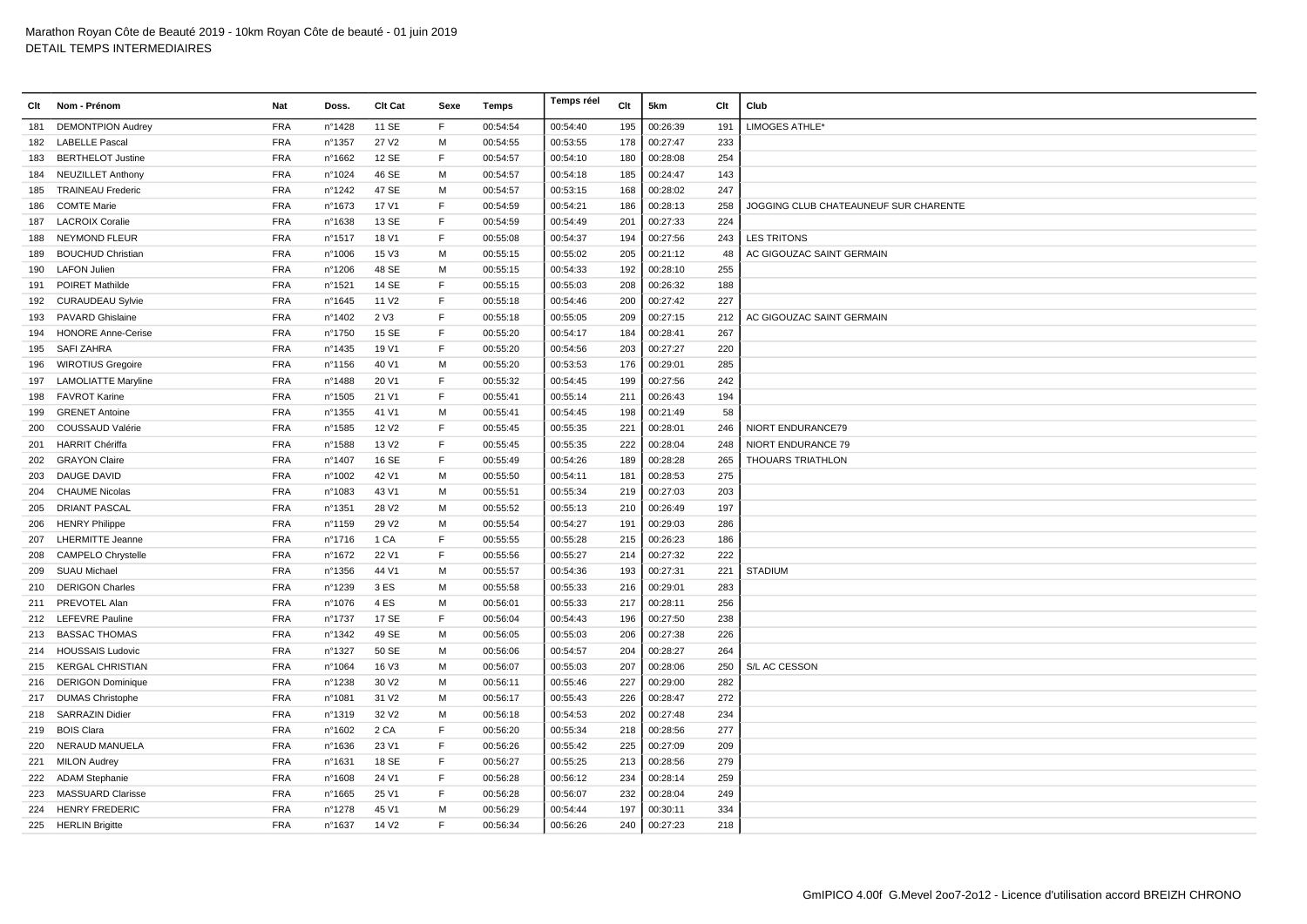| Clt | Nom - Prénom                 | Nat        | Doss.            | Clt Cat           | Sexe | Temps    | Temps réel | Clt | 5km      | Clt | Club                          |
|-----|------------------------------|------------|------------------|-------------------|------|----------|------------|-----|----------|-----|-------------------------------|
| 226 | <b>AKBAL Fadila</b>          | <b>FRA</b> | n°1654           | 26 V1             | F    | 00:56:37 | 00:56:31   | 242 | 00:27:49 | 235 |                               |
| 227 | <b>GREEN Catherine</b>       | <b>FRA</b> | n°1595           | 3 V3              | F    | 00:56:38 | 00:56:19   | 237 | 00:27:47 | 232 | S/L ATHLETIC CLUB ANGERIEN    |
| 228 | <b>ROY SEBASTIEN</b>         | <b>FRA</b> | n°1029           | 51 SE             | M    | 00:56:42 | 00:56:24   | 239 | 00:28:43 | 270 |                               |
| 229 | <b>GERARD Alain</b>          | <b>FRA</b> | n°1349           | 33 V <sub>2</sub> | м    | 00:56:43 | 00:55:40   | 224 | 00:29:26 | 304 |                               |
| 230 | SOULAT JEAN-MARIE            | <b>FRA</b> | n°1139           | 1 V4              | M    | 00:56:44 | 00:56:34   | 244 |          |     | <b>VERNEUIL MACADAM</b>       |
| 231 | <b>LACHAMBRE</b> Frederique  | <b>FRA</b> | n°1401           | 27 V1             | E    | 00:56:48 | 00:55:17   | 212 | 00:29:12 | 294 |                               |
| 232 | <b>FRANQUET ANTOINE</b>      | <b>FRA</b> | n°1023           | 5 ES              | M    | 00:56:53 | 00:55:59   | 230 | 00:23:03 | 92  | AMITIE ET NATURE DE MONTLUCON |
| 233 | <b>GUYOT Benjamin</b>        | <b>FRA</b> | n°1311           | 52 SE             | M    | 00:56:55 | 00:56:17   | 236 | 00:28:59 | 281 |                               |
| 234 | <b>AUGER Lucile</b>          | <b>FRA</b> | n°1441           | 19 SE             | F    | 00:56:59 | 00:51:45   | 144 | 00:30:17 | 338 |                               |
| 235 | <b>SATGE Bernadettte</b>     | <b>FRA</b> | n°1658           | 15 V <sub>2</sub> | E    | 00:57:00 | 00:56:28   | 241 | 00:28:06 | 251 | COGNAC AC                     |
| 236 | JACAUD BERTRAND              | FRA        | n°1099           | 46 V1             | M    | 00:57:03 | 00:55:34   | 220 | 00:29:18 | 298 |                               |
| 237 | <b>RIVRAIS BEATRICE</b>      | <b>FRA</b> | n°3140           | 16 V <sub>2</sub> | F    | 00:57:04 | 00:56:57   | 250 | 00:27:49 | 237 | AS ROTO SPORTS                |
| 238 | <b>MARTINS Jean-philippe</b> | <b>FRA</b> | n°1065           | 34 V <sub>2</sub> | M    | 00:57:05 | 00:56:07   | 231 | 00:29:10 | 290 | SAINT DOULCHARD RUNNING       |
| 239 | BIENNARD GONZALEZ Émilie     | <b>FRA</b> | nº1567           | 20 SE             | F    | 00:57:06 | 00:56:32   | 243 | 00:28:45 | 271 |                               |
| 240 | DA ROS Manon                 | <b>FRA</b> | nº1431           | 1 ES              | F    | 00:57:13 | 00:56:48   | 246 | 00:28:55 | 276 | DA ROS                        |
| 241 | <b>GUILLON Lilian</b>        | <b>FRA</b> | n°1022           | 17 V3             | м    | 00:57:19 | 00:57:12   | 256 | 00:28:12 | 257 |                               |
| 242 | <b>BOILEAU JAMES</b>         | <b>FRA</b> | n°1237           | 18 V3             | м    | 00:57:20 | 00:57:16   | 260 | 00:27:53 | 239 |                               |
| 243 | <b>CAHIER Célestin</b>       | <b>FRA</b> | n°1173           | 53 SE             | M    | 00:57:21 | 00:55:40   | 223 | 00:30:10 | 330 |                               |
|     | 244 GARNIER Julie            | <b>FRA</b> | n°1703           | $2$ JU            | E    | 00:57:21 | 00:56:36   | 245 | 00:28:22 | 261 | S/L EA TAIN TOURNON           |
| 245 | <b>HENRY Alain</b>           | <b>FRA</b> | nº1114           | 19 V3             | м    | 00:57:25 | 00:56:10   | 233 | 00:30:11 | 333 |                               |
| 246 | <b>HORAUD AMELIE</b>         | <b>FRA</b> | n°1605           | 21 SE             | F    | 00:57:30 | 00:55:54   | 229 | 00:29:08 | 289 |                               |
| 247 | PAULUZZI Frédéric            | <b>FRA</b> | n°1104           | 47 V1             | м    | 00:57:31 | 00:55:51   | 228 | 00:32:06 | 421 |                               |
| 248 | <b>LARGEAU Eric</b>          | <b>FRA</b> | nº1127           | 48 V1             | M    | 00:57:32 | 00:57:05   | 254 | 00:28:28 | 266 |                               |
|     | 249 BARAT Anthony            | <b>FRA</b> | n°1277           | 49 V1             | M    | 00:57:34 | 00:56:17   | 235 | 00:27:57 | 244 |                               |
| 250 | <b>RONDET Viviane</b>        | <b>FRA</b> | n°1490           | 4 V3              | F    | 00:57:37 | 00:57:27   | 261 | 00:22:27 | 75  |                               |
| 251 | <b>DUCAROIX CORINNE</b>      | <b>FRA</b> | n°1526           | 28 V1             | E    | 00:57:49 | 00:57:03   | 253 | 00:29:05 | 287 | <b>BOUSSAC RUNNING</b>        |
| 252 | LE GARS Yola                 | <b>FRA</b> | n°1537           | 17 V <sub>2</sub> | F    | 00:57:53 | 00:56:48   | 247 | 00:28:48 | 274 |                               |
| 253 | MARTINEZ Jérémy              | <b>FRA</b> | n°1318           | 54 SE             | M    | 00:57:54 | 00:56:59   | 251 | 00:29:05 | 288 |                               |
| 254 | POURAGEAUD Diane             | <b>FRA</b> | n°1587           | 22 SE             | F    | 00:57:54 | 00:57:12   | 257 | 00:29:19 | 300 |                               |
| 255 | <b>WONG Simon</b>            | CAN        | n°1292           | 55 SE             | м    | 00:57:57 | 00:56:19   | 238 | 00:27:07 | 206 |                               |
| 256 | <b>PICARD Cyrille</b>        | <b>FRA</b> | n°1333           | 56 SE             | м    | 00:57:59 | 00:56:50   | 248 | 00:28:26 | 263 |                               |
| 257 | JOUMIER JEAN-FRANCOIS        | <b>FRA</b> | n°1255           | 20 V3             | M    | 00:58:11 | 00:58:11   | 269 | 00:30:36 | 351 |                               |
| 258 | TOUZEAU .jeanluc             | <b>FRA</b> | n°1331           | 35 V <sub>2</sub> | м    | 00:58:13 | 00:57:15   | 259 | 00:29:39 | 308 |                               |
| 259 | COUTEAU Stéphane             | <b>FRA</b> | nº1070           | 36 V <sub>2</sub> | м    | 00:58:15 | 00:58:08   | 268 | 00:27:45 | 229 |                               |
| 260 | <b>LHERMITTE Victor</b>      | <b>FRA</b> | n°1329           | 7 JU              | M    | 00:58:15 | 00:57:47   | 265 | 00:27:27 | 219 |                               |
| 261 | <b>COQUET Patrick</b>        | <b>FRA</b> | n°1073           | 37 V <sub>2</sub> | м    | 00:58:16 | 00:57:47   | 264 | 00:28:42 | 268 |                               |
| 262 | <b>PERDEREAU Franck</b>      | <b>FRA</b> | n°1298           | 38 V2             | M    | 00:58:16 | 00:56:54   | 249 | 00:29:27 | 305 |                               |
| 263 | <b>PORTE Pierre</b>          | <b>FRA</b> | n°1364           | 57 SE             | M    | 00:58:18 | 00:57:07   | 255 | 00:30:38 | 354 |                               |
| 264 | <b>THIOLLET Agnès</b>        | <b>FRA</b> | nº1616           | 18 V <sub>2</sub> | E    | 00:58:24 | 00:58:23   | 274 | 00:27:59 | 245 | <b>CS HENNESSY</b>            |
| 265 | <b>CHAUPRADE Florence</b>    | <b>FRA</b> | n°1639           | 23 SE             | F    | 00:58:27 | 00:58:17   | 272 | 00:27:33 | 223 |                               |
| 266 | <b>HOUEDEC Stéphanie</b>     | <b>FRA</b> | n°1434           | 29 V1             | F    | 00:58:28 | 00:57:39   | 262 | 00:29:15 | 296 | <b>FOULEES PLUVIGNOISES</b>   |
| 267 | <b>MARCHAIS VALERIE</b>      | <b>FRA</b> | nº1740           | 30 V1             | F    | 00:58:38 | 00:57:49   | 266 | 00:29:40 | 309 |                               |
| 268 | <b>MERIAU Yves</b>           | <b>FRA</b> | n°1102           | 39 V <sub>2</sub> | M    | 00:58:38 | 00:57:58   | 267 | 00:27:16 | 213 |                               |
| 269 | <b>FARDEAU Marc</b>          | <b>FRA</b> | nº1107           | 40 V <sub>2</sub> | м    | 00:58:42 | 00:58:20   | 273 | 00:28:19 | 260 |                               |
|     | 270 RAPEAU Philippe          | <b>FRA</b> | $n^{\circ}$ 1143 | 50 V1             | M    | 00:58:43 | 00:57:02   | 252 | 00:30:05 | 323 |                               |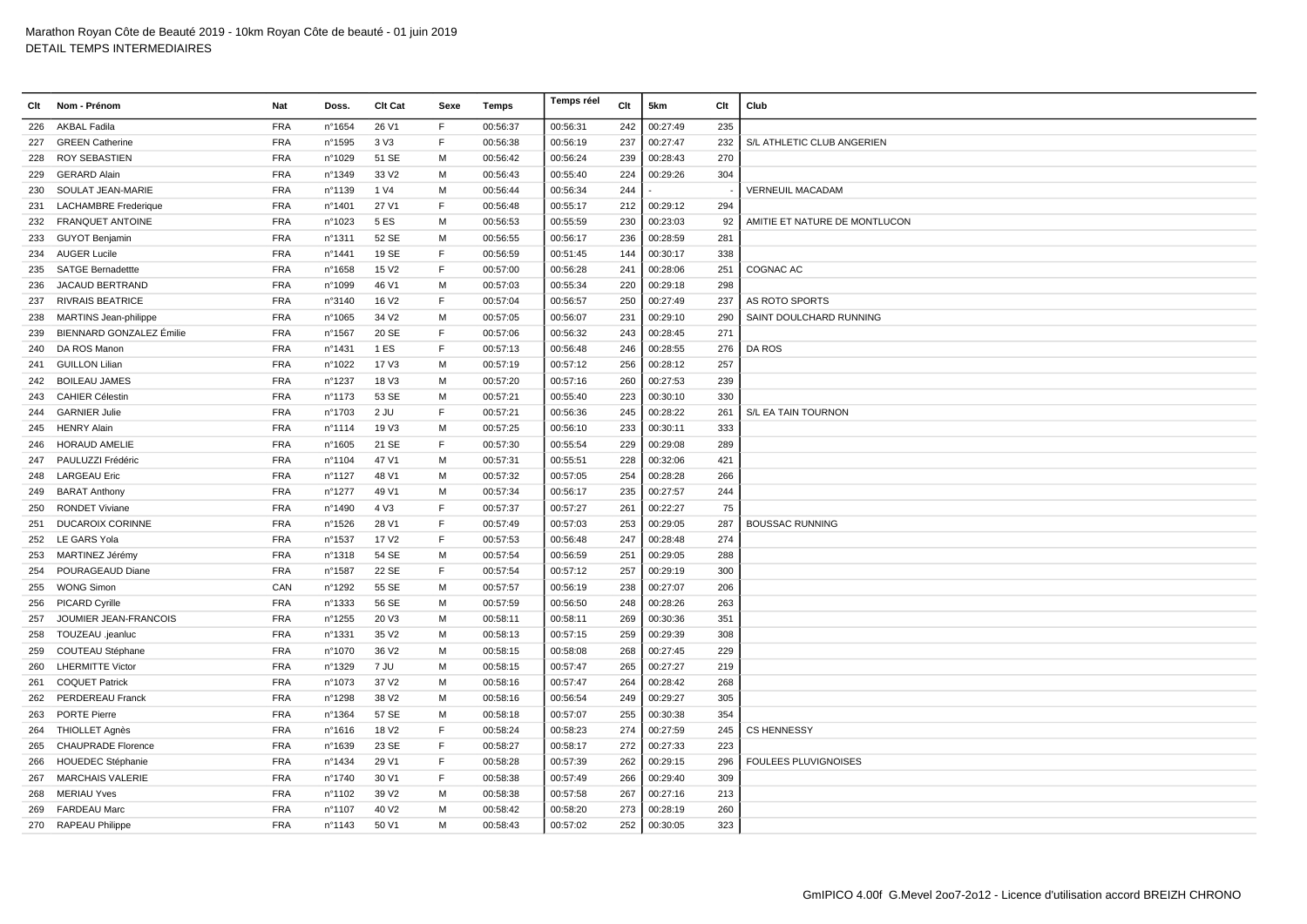| Clt | Nom - Prénom                | Nat        | Doss.  | Clt Cat           | Sexe | Temps    | Temps réel | Clt | 5km      | Clt | Club                                |
|-----|-----------------------------|------------|--------|-------------------|------|----------|------------|-----|----------|-----|-------------------------------------|
| 271 | <b>CEGLAREK MARINETTE</b>   | <b>FRA</b> | n°1523 | 5 V3              | F.   | 00:58:48 | 00:57:46   | 263 | 00:29:23 | 302 |                                     |
|     | 272 NAULIN PHILIPPE         | <b>FRA</b> | n°1302 | 51 V1             | M    | 00:58:51 | 00:57:14   | 258 | 00:30:11 | 336 |                                     |
|     | 273 FAURIEUX Aurelie        | <b>FRA</b> | n°1522 | 24 SE             | F    | 00:58:54 | 00:58:15   | 271 | 00:29:56 | 316 | CO KM42                             |
|     | 274 GUYON ALAIN             | <b>FRA</b> | n°1033 | 41 V <sub>2</sub> | м    | 00:59:04 | 00:58:41   | 279 | 00:28:24 | 262 |                                     |
|     | 275 FRANCOUT Thierry        | <b>FRA</b> | nº1115 | 42 V <sub>2</sub> | м    | 00:59:13 | 00:58:33   | 278 | 00:28:57 | 280 |                                     |
| 276 | JOULE Anne                  | <b>FRA</b> | n°1563 | 31 V1             | E    | 00:59:14 | 00:59:08   | 293 | 00:29:46 | 311 |                                     |
| 277 | MARCOU Jean-Luc             | <b>FRA</b> | n°1095 | 21 V3             | M    | 00:59:15 | 00:58:46   | 282 | 00:30:02 | 321 | S/L ATHLETIC CLUB ANGERIEN          |
| 278 | <b>ALLAIN Chantal</b>       | <b>FRA</b> | n°1508 | 19 V <sub>2</sub> | E    | 00:59:16 | 00:58:47   | 283 | 00:29:48 | 313 | S/L ATHLETIC CLUB ANGERIEN          |
| 279 | <b>MABILEAU Delphine</b>    | <b>FRA</b> | n°1573 | 32 V1             | E    | 00:59:18 | 00:58:26   | 276 | 00:29:16 | 297 | <b>CROCS COTIERS</b>                |
| 280 | RIVEREAU Cécile             | <b>FRA</b> | nº1617 | 20 V <sub>2</sub> | E    | 00:59:18 | 00:59:17   | 295 | 00:28:07 | 253 | <b>CS HENNESSY</b>                  |
| 281 | <b>GUERIN Philippe</b>      | <b>FRA</b> | n°1240 | 52 V1             | м    | 00:59:19 | 00:58:12   | 270 | 00:30:57 | 369 |                                     |
| 282 | DENIS Jean-Luc              | <b>FRA</b> | n°1091 | 22 V3             | м    | 00:59:20 | 00:58:51   | 289 | 00:22:53 | 87  |                                     |
| 283 | <b>CHOPLIN Sylvie</b>       | <b>FRA</b> | nº1540 | 21 V <sub>2</sub> | E    | 00:59:22 | 00:58:24   | 275 | 00:23:02 | 91  |                                     |
| 284 | <b>BELIN Karine</b>         | <b>FRA</b> | n°1610 | 33 V1             | E    | 00:59:28 | 00:59:20   | 297 | 00:22:49 | 84  | <b>CLAIN ATHLETIC PICTAVE</b>       |
| 285 | RIDEAU Jonathan             | <b>FRA</b> | n°1178 | 58 SE             | M    | 00:59:34 | 00:59:02   | 292 | 00:31:34 | 393 |                                     |
| 286 | <b>CHAUVET Sylvie</b>       | <b>FRA</b> | nº1507 | 22 V <sub>2</sub> | F    | 00:59:37 | 00:58:51   | 288 | 00:29:24 | 303 | <b>BOUSSAC RUNNING</b>              |
| 287 | <b>DUC Joris</b>            | <b>FRA</b> | n°1293 | 11 CA             | м    | 00:59:38 | 00:59:14   | 294 | 00:27:53 | 240 | <b>TEAM TRAIL 17</b>                |
| 288 | <b>BELLOT Laura</b>         | <b>FRA</b> | n°1687 | 25 SE             | E    | 00:59:40 | 00:58:51   | 287 | 00:28:48 | 273 |                                     |
| 289 | <b>GANDRILLON GERALDINE</b> | <b>FRA</b> | n°1426 | 23 V <sub>2</sub> | E    | 00:59:41 | 00:58:56   | 290 | 00:30:39 | 355 |                                     |
| 290 | RANDOUX Guillaume           | <b>FRA</b> | n°1315 | 53 V1             | M    | 00:59:52 | 00:59:40   | 306 | 00:27:10 | 210 | <b>RANDOUX</b>                      |
| 291 | SPRIET Zoé                  | <b>FRA</b> | n°1473 | 2 ES              | E    | 00:59:52 | 00:58:31   | 277 | 00:30:48 | 361 |                                     |
| 292 | <b>GALTIE Valérie</b>       | <b>FRA</b> | n°2929 | 34 V1             | E    | 00:59:56 | 00:58:42   | 280 | 00:30:40 | 356 | AC GIGOUZAC SAINT GERMAIN           |
| 293 | VERMOT-DESROCHES Corinne    | <b>FRA</b> | n°1613 | 35 V1             | F    | 01:00:01 | 00:58:50   | 286 | 00:29:19 | 301 |                                     |
| 294 | <b>BARSE LISETH</b>         | <b>FRA</b> | n°1525 | 24 V <sub>2</sub> | E    | 01:00:03 | 00:59:39   | 304 | 00:30:08 | 325 |                                     |
| 295 | FERCHICHI CHARLENE          | <b>FRA</b> | n°1555 | 26 SE             | F    | 01:00:03 | 00:58:47   | 285 | 00:30:59 | 371 |                                     |
| 296 | <b>WIESNER Nathalie</b>     | <b>FRA</b> | n°2970 | 36 V1             | E    | 01:00:05 | 00:59:39   | 305 | 00:29:10 | 292 |                                     |
| 297 | PHAN JOSEPH                 | <b>FRA</b> | nº1151 | 59 SE             | M    | 01:00:13 | 00:58:42   | 281 | 00:31:42 | 398 |                                     |
| 298 | <b>DINDAULT EDOUARD</b>     | <b>FRA</b> | nº1126 | 60 SE             | M    | 01:00:16 | 00:58:47   | 284 | 00:31:21 | 388 | <b>BOUSSAC RUNNING</b>              |
| 299 | <b>DALMACE PATRICK</b>      | <b>FRA</b> | n°1360 | 2 V4              | M    | 01:00:20 | 00:59:18   | 296 | 00:30:45 | 357 |                                     |
| 300 | ROUSSEAU Dominique          | <b>FRA</b> | nº1249 | 23 V3             | м    | 01:00:21 | 00:59:44   | 309 | 00:29:01 | 284 | GROUPEMENT ATHLETIQUE SAUJON SEUDRE |
| 301 | <b>AZPITARTE Frédéric</b>   | <b>FRA</b> | nº1146 | 54 V1             | м    | 01:00:22 | 00:59:00   | 291 | 00:29:42 | 310 | SAINTES TRIATHLON                   |
| 302 | JENKINS Darren              | <b>FRA</b> | n°1354 | 43 V <sub>2</sub> | M    | 01:00:24 | 00:59:35   | 303 | 00:31:03 | 378 |                                     |
| 303 | <b>YTHIER Christine</b>     | <b>FRA</b> | n°1458 | 25 V <sub>2</sub> | F    | 01:00:29 | 00:59:41   | 307 | 00:29:59 | 317 | AC DE VIGNOUX S/BARANGEON           |
| 304 | <b>GENDRON Sophie</b>       | <b>FRA</b> | n°1651 | 37 V1             | E    | 01:00:37 | 00:59:30   | 298 | 00:30:24 | 341 |                                     |
| 305 | <b>COUILLAUD Philippe</b>   | <b>FRA</b> | nº1074 | 44 V <sub>2</sub> | м    | 01:00:43 | 01:00:15   | 316 | 00:28:42 | 269 |                                     |
| 306 | <b>PASTEUR Mathieu</b>      | <b>FRA</b> | n°1134 | 55 V1             | м    | 01:00:47 | 00:59:56   | 313 | 00:29:18 | 299 |                                     |
| 307 | VIDAL Jean-francois         | <b>FRA</b> | nº1141 | 56 V1             | м    | 01:00:51 | 01:00:22   | 321 | 00:29:31 | 307 |                                     |
| 308 | <b>PINARD Eric</b>          | <b>FRA</b> | n°2819 | 45 V <sub>2</sub> | м    | 01:00:54 | 01:00:37   | 325 | 00:29:11 | 293 |                                     |
| 309 | <b>CONSEJO SEBASTIEN</b>    | <b>FRA</b> | n°1044 | 61 SE             | M    | 01:01:01 | 00:59:51   | 311 | 00:32:43 | 455 |                                     |
| 310 | <b>LE FLOCH Daniel</b>      | <b>FRA</b> | n°1025 | 3 V4              | M    | 01:01:03 | 00:59:52   | 312 | 00:30:10 | 331 | LES RELAYEURS DU BLAVET             |
|     | 311 NEYHOUSER Sylvie        | <b>FRA</b> | n°1680 | 26 V <sub>2</sub> | E    | 01:01:03 | 00:59:30   | 300 | 00:30:36 | 352 |                                     |
| 312 | PAOLETTI Marianne           | <b>FRA</b> | n°1564 | 38 V1             | F    | 01:01:03 | 01:00:17   | 319 | 00:31:09 | 381 |                                     |
|     | 313 HUOT Guillaume          | <b>FRA</b> | n°1279 | 62 SE             | м    | 01:01:04 | 00:59:50   | 310 | 00:30:00 | 319 |                                     |
|     | 314 CAMELLE Christophe      | <b>FRA</b> | n°1284 | 46 V <sub>2</sub> | M    | 01:01:05 | 00:59:31   | 301 | 00:30:36 | 350 |                                     |
|     | 315 FOUSSEREAU Julien       | <b>FRA</b> | n°1287 | 63 SE             | M    | 01:01:12 | 00:59:31   | 302 | 00:30:06 | 324 |                                     |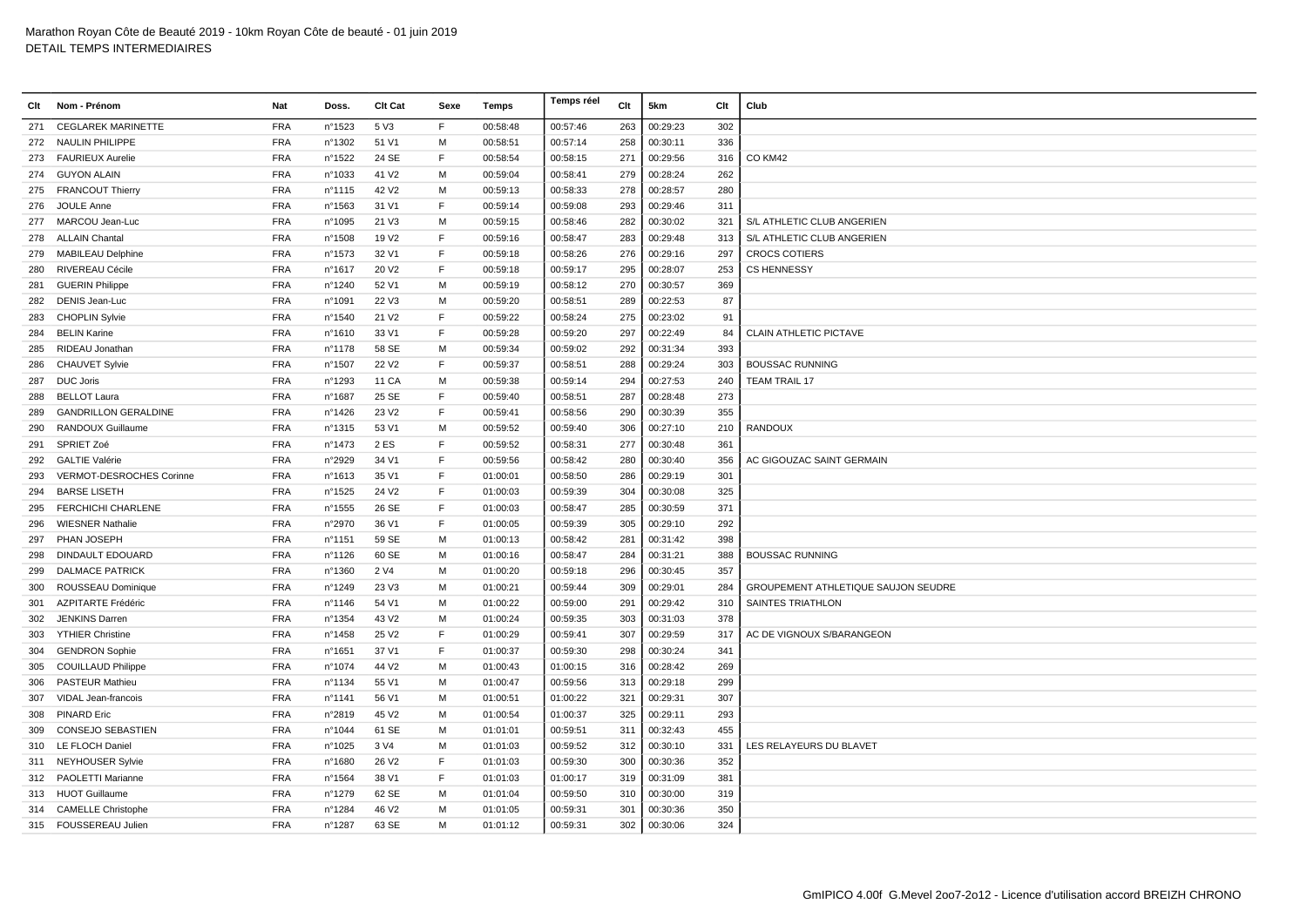| Clt | Nom - Prénom               | Nat        | Doss.  | Clt Cat           | Sexe | <b>Temps</b> | Temps réel | Clt | 5km      | Clt | Club               |
|-----|----------------------------|------------|--------|-------------------|------|--------------|------------|-----|----------|-----|--------------------|
| 316 | <b>MIGNE Anne-Laure</b>    | <b>FRA</b> | n°1590 | 27 SE             | F.   | 01:01:12     | 00:59:30   | 299 | 00:31:00 | 374 |                    |
| 317 | <b>TREBAULT Noah</b>       | <b>FRA</b> | n°1258 | 8 JU              | м    | 01:01:13     | 01:00:17   | 320 | 00:32:25 | 439 |                    |
| 318 | <b>DES GARETS Claire</b>   | <b>FRA</b> | nº1675 | 28 SE             | F.   | 01:01:17     | 01:00:14   | 315 | 00:30:29 | 345 |                    |
|     | 319 LAVAUX Laurent         | <b>FRA</b> | n°1052 | 47 V <sub>2</sub> | M    | 01:01:20     | 00:59:44   | 308 | 00:32:32 | 443 |                    |
| 320 | <b>GALERON Léa</b>         | <b>FRA</b> | n°1709 | 29 SE             | E    | 01:01:24     | 01:00:44   | 327 | 00:30:38 | 353 |                    |
| 321 | MOUTAUX Jean-Christophe    | <b>FRA</b> | n°1117 | 48 V2             | M    | 01:01:25     | 01:00:57   | 331 | 00:29:31 | 306 |                    |
| 322 | <b>RAIMBAULT MONIQUE</b>   | <b>FRA</b> | n°1444 | 27 V <sub>2</sub> | F.   | 01:01:29     | 01:01:16   | 334 | 00:30:26 | 342 |                    |
| 323 | MIGNET Stéphane            | <b>FRA</b> | nº1172 | 57 V1             | M    | 01:01:32     | 01:00:26   | 324 | 00:32:42 | 454 |                    |
| 324 | <b>MOUCHERE Veronica</b>   | <b>FRA</b> | n°1735 | 39 V1             | F.   | 01:01:33     | 01:01:25   | 339 | 00:30:10 | 332 |                    |
| 325 | <b>BRETHENOUX Corinne</b>  | <b>FRA</b> | nº1742 | 28 V <sub>2</sub> | E    | 01:01:45     | 01:00:24   | 322 | 00:30:21 | 339 |                    |
| 326 | <b>VITRY Cecilia</b>       | <b>FRA</b> | n°1721 | 40 V1             | E    | 01:01:47     | 01:01:11   | 333 | 00:30:01 | 320 |                    |
| 327 | <b>MASEK Sabrina</b>       | <b>FRA</b> | n°1731 | 41 V1             | F.   | 01:01:50     | 01:01:42   | 345 | 00:30:11 | 335 |                    |
| 328 | <b>MONNIER LAURENT</b>     | <b>FRA</b> | nº1125 | 49 V <sub>2</sub> | м    | 01:01:55     | 01:00:39   | 326 | 00:31:47 | 404 |                    |
| 329 | <b>MAIA Manuel</b>         | <b>FRA</b> | n°1142 | 58 V1             | м    | 01:01:57     | 01:00:11   | 314 | 00:32:19 | 435 |                    |
| 330 | <b>GALLAUZIAUX Nicolas</b> | <b>FRA</b> | nº1321 | 64 SE             | M    | 01:02:00     | 01:00:16   | 317 | 00:31:27 | 391 |                    |
| 331 | <b>NGO NYEMECK Rosy</b>    | <b>FRA</b> | nº1713 | 30 SE             | E    | 01:02:00     | 01:00:17   | 318 | 00:31:08 | 380 |                    |
| 332 | DE SOUSA Victor Manuel     | <b>FRA</b> | n°1340 | 59 V1             | M    | 01:02:02     | 01:00:56   | 330 | 00:33:28 | 492 |                    |
| 333 | <b>GUILLON Nathalie</b>    | <b>FRA</b> | n°1459 | 29 V <sub>2</sub> | F.   | 01:02:02     | 01:00:24   | 323 | 00:32:59 | 465 |                    |
| 334 | <b>CHABAUTY Mariangel</b>  | <b>FRA</b> | n°1718 | 31 SE             | F    | 01:02:03     | 01:01:17   | 335 | 00:30:55 | 364 |                    |
| 335 | <b>KASTELEYN Ludivine</b>  | <b>FRA</b> | n°1495 | 32 SE             | E    | 01:02:06     | 01:01:11   | 332 | 00:30:33 | 349 |                    |
| 336 | <b>CHARTIER Francois</b>   | <b>FRA</b> | nº1314 | 50 V <sub>2</sub> | M    | 01:02:07     | 01:01:46   | 347 | 00:30:15 | 337 |                    |
| 337 | <b>HUMERY Elise</b>        | <b>FRA</b> | n°1663 | 33 SE             | E    | 01:02:09     | 01:01:46   | 348 | 00:24:56 | 145 |                    |
| 338 | <b>MARANDOLA Brigitte</b>  | <b>FRA</b> | n°1600 | 30 V <sub>2</sub> | F.   | 01:02:14     | 01:01:39   | 344 | 00:30:28 | 344 |                    |
| 339 | <b>EGAL-CALLUAUD Lucie</b> | <b>FRA</b> | n°1592 | 42 V1             | F    | 01:02:16     | 01:00:51   | 328 | 00:30:33 | 348 |                    |
| 340 | <b>CATHELY Emilie</b>      | <b>FRA</b> | n°1603 | 34 SE             | E    | 01:02:20     | 01:00:55   | 329 | 00:31:45 | 401 |                    |
| 341 | <b>CHARTIER Nadine</b>     | <b>FRA</b> | n°1708 | 31 V <sub>2</sub> | E    | 01:02:22     | 01:02:00   | 351 | 00:31:14 | 383 |                    |
|     | 342 BORIOLI Eugénie        | <b>FRA</b> | n°1642 | 35 SE             | E    | 01:02:23     | 01:02:08   | 352 | 00:32:01 | 419 |                    |
| 343 | <b>CHARNOLE VALERIE</b>    | <b>FRA</b> | nº1417 | 43 V1             | E    | 01:02:25     | 01:02:19   | 361 | 00:30:03 | 322 | VO2 BESSINES       |
| 344 | <b>BERNARD Elisabeth</b>   | <b>FRA</b> | n°1745 | 32 V <sub>2</sub> | F.   | 01:02:26     | 01:01:45   | 346 | 00:30:08 | 326 | <b>BERNARD</b>     |
| 345 | <b>PERSEIL Alain</b>       | <b>FRA</b> | n°1093 | 51 V2             | M    | 01:02:28     | 01:01:23   | 338 | 00:32:17 | 431 |                    |
| 346 | <b>FAYET Celine</b>        | <b>FRA</b> | n°3201 | 36 SE             | E    | 01:02:29     | 01:02:18   | 360 | 00:30:08 | 328 |                    |
| 347 | <b>GUILBEAU Clémentine</b> | <b>FRA</b> | n°1582 | 37 SE             | F    | 01:02:29     | 01:01:48   | 349 | 00:31:02 | 377 |                    |
| 348 | <b>MILON CHRISTINE</b>     | <b>FRA</b> | n°1534 | 33 V <sub>2</sub> | E    | 01:02:31     | 01:01:26   | 340 | 00:32:17 | 430 |                    |
| 349 | <b>RODRIGUES Carlos</b>    | <b>FRA</b> | nº1120 | 60 V1             | м    | 01:02:31     | 01:01:34   | 343 | 00:31:00 | 375 |                    |
| 350 | <b>BIRAT Pauline</b>       | <b>FRA</b> | n°1698 | 38 SE             | F.   | 01:02:52     | 01:01:20   | 336 | 00:34:16 | 523 |                    |
| 351 | OGER Jean-marc             | <b>FRA</b> | n°1257 | 24 V3             | м    | 01:02:52     | 01:02:12   | 354 | 00:30:56 | 366 |                    |
|     | 352 PAYET Jean-Pierre      | <b>FRA</b> | n°1041 | 52 V <sub>2</sub> | M    | 01:02:55     | 01:02:44   | 371 | 00:29:10 | 291 | <b>RCM LIMOGES</b> |
| 353 | <b>NICOLAS Sylvie</b>      | <b>FRA</b> | n°1686 | 34 V <sub>2</sub> | E    | 01:03:03     | 01:01:54   | 350 | 00:30:56 | 365 |                    |
| 354 | SORIA FRANCISCO            | <b>ESP</b> | n°1021 | 53 V <sub>2</sub> | м    | 01:03:05     | 01:01:31   | 341 | 00:31:25 | 390 |                    |
| 355 | JULES-CLEMENT Silvère      | <b>FRA</b> | n°1166 | 65 SE             | м    | 01:03:07     | 01:01:20   | 337 | 00:32:20 | 436 |                    |
| 356 | <b>PLAZANET Pascal</b>     | <b>FRA</b> | n°1018 | 61 V1             | м    | 01:03:09     | 01:02:45   | 373 | 00:30:49 | 362 | LA GRAULE NATURE   |
| 357 | DELUBRIAT Isa              | <b>FRA</b> | n°1512 | 35 V <sub>2</sub> | F    | 01:03:10     | 01:02:30   | 364 | 00:31:16 | 384 |                    |
| 358 | <b>BIZIERE JESSICA</b>     | <b>FRA</b> | n°1442 | 39 SE             | F    | 01:03:16     | 01:03:07   | 378 | 00:30:48 | 360 |                    |
| 359 | <b>BORDEREAU Valentin</b>  | <b>FRA</b> | n°1078 | <b>12 CA</b>      | М    | 01:03:16     | 01:02:18   | 359 | 00:23:15 | 97  |                    |
|     | 360 BOUTRY Virginie        | <b>FRA</b> | nº1635 | 44 V1             | F.   | 01:03:20     | 01:01:33   | 342 | 00:33:12 | 479 |                    |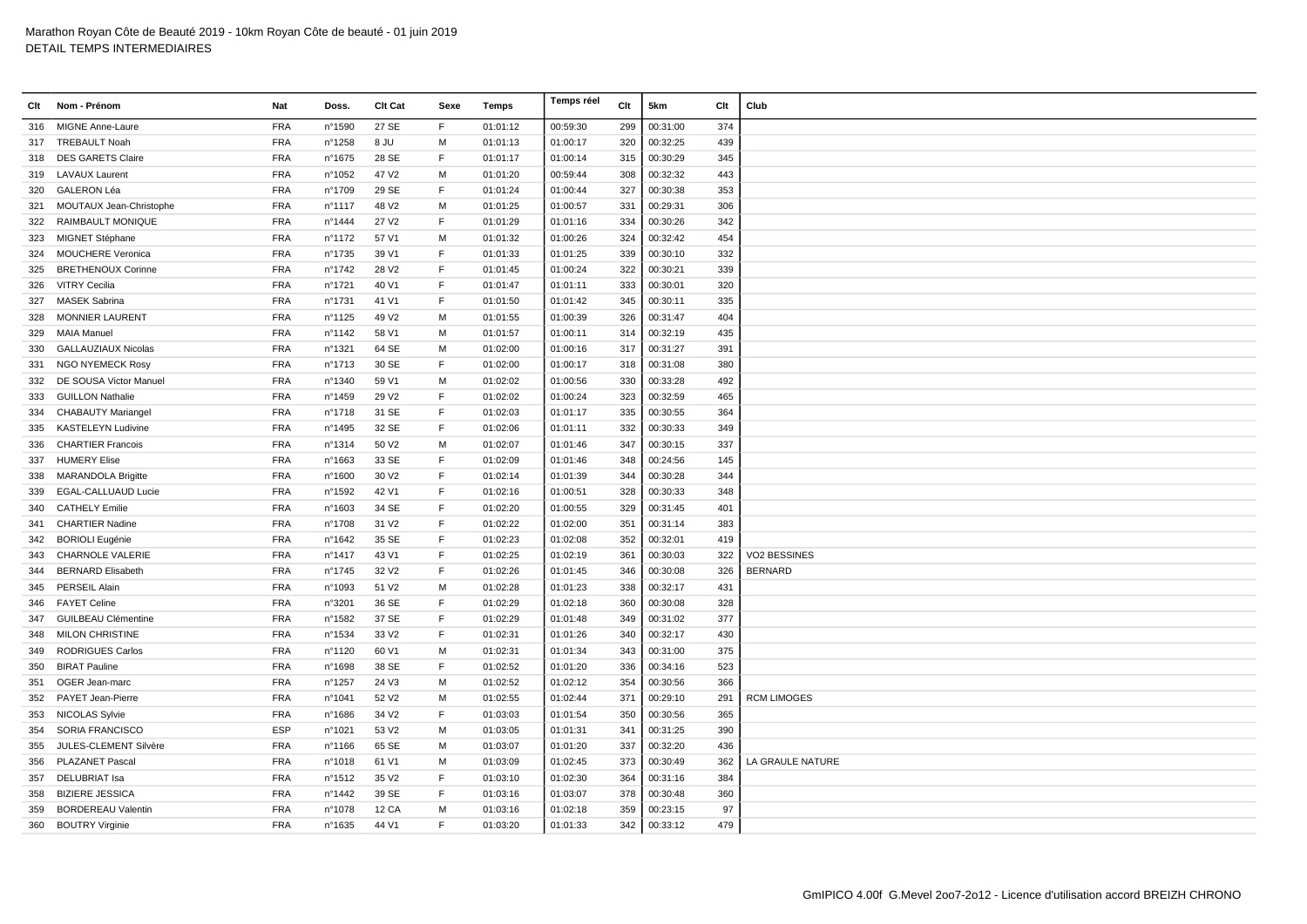| Clt | Nom - Prénom                   | Nat        | Doss.  | Clt Cat           | Sexe | Temps    | Temps réel | Clt | 5km      | Clt | Club                        |
|-----|--------------------------------|------------|--------|-------------------|------|----------|------------|-----|----------|-----|-----------------------------|
| 361 | <b>GARNIER Christiane</b>      | <b>FRA</b> | n°1701 | 36 V <sub>2</sub> | F    | 01:03:20 | 01:02:08   | 353 | 00:30:31 | 347 | <b>ASPTT VALENCE</b>        |
| 362 | <b>VINCHES Steven</b>          | <b>FRA</b> | n°1122 | 6ES               | M    | 01:03:23 | 01:02:17   | 358 | 00:32:00 | 418 |                             |
| 363 | ARCHENAULT Jean-Michel         | <b>FRA</b> | n°1101 | 54 V <sub>2</sub> | м    | 01:03:26 | 01:02:53   | 375 | 00:31:31 | 392 |                             |
| 364 | <b>BRON Jean michel</b>        | <b>FRA</b> | n°1296 | 55 V2             | м    | 01:03:26 | 01:02:39   | 370 | 00:31:06 | 379 | <b>RUY MONTCEAU</b>         |
| 365 | <b>JOIE Olivier</b>            | <b>FRA</b> | n°1193 | 62 V1             | M    | 01:03:26 | 01:03:12   | 381 | 00:30:09 | 329 |                             |
| 366 | <b>FIN Emmanuel</b>            | <b>FRA</b> | n°1245 | 63 V1             | M    | 01:03:28 | 01:02:34   | 366 | 00:30:23 | 340 |                             |
| 367 | <b>BRECY Laurence</b>          | <b>FRA</b> | n°1499 | 45 V1             | F    | 01:03:31 | 01:03:17   | 383 | 00:30:08 | 327 |                             |
| 368 | <b>LEROY Jean-yves</b>         | <b>FRA</b> | n°1147 | 25 V3             | м    | 01:03:34 | 01:02:13   | 355 | 00:33:34 | 498 | <b>VERNEUIL OXYGENE</b>     |
| 369 | <b>LEROY Philippe</b>          | <b>FRA</b> | n°1248 | 56 V <sub>2</sub> | м    | 01:03:34 | 01:02:13   | 356 | 00:32:47 | 457 |                             |
| 370 | NAULEAU Jean Iouis             | <b>FRA</b> | n°1261 | 64 V1             | М    | 01:03:34 | 01:02:13   | 357 | 00:33:34 | 499 |                             |
| 371 | <b>LEMOINE Marie-Annie</b>     | <b>FRA</b> | n°1710 | 6 V3              | F    | 01:03:39 | 01:02:57   | 376 | 00:31:12 | 382 |                             |
| 372 | <b>LHERITEAU Florence</b>      | <b>FRA</b> | n°1409 | 46 V1             | F    | 01:03:42 | 01:02:34   | 367 | 00:25:42 | 162 |                             |
| 373 | <b>RAMOS Gina</b>              | <b>FRA</b> | n°1557 | 47 V1             | F    | 01:03:44 | 01:03:32   | 386 | 00:30:59 | 372 |                             |
|     | 374 HUCHON Béatrice            | <b>FRA</b> | n°1476 | 37 V <sub>2</sub> | F    | 01:03:47 | 01:03:41   | 392 | 00:30:00 | 318 | AS ROTO SPORT               |
|     | 375 PAQUI STEPHANIE            | <b>FRA</b> | n°1722 | 48 V1             | E    | 01:03:48 | 01:03:08   | 379 | 00:33:07 | 472 |                             |
| 376 | CORNELEAU Cédric               | <b>FRA</b> | n°1037 | 66 SE             | M    | 01:03:49 | 01:02:32   | 365 | 00:31:56 | 415 |                             |
| 377 | <b>VERSCHELLE Xavier</b>       | <b>FRA</b> | n°1087 | 57 V2             | M    | 01:03:52 | 01:02:44   | 372 | 00:31:43 | 399 |                             |
| 378 | <b>DAIGRE Patricia</b>         | <b>FRA</b> | n°3261 | 7 V3              | E    | 01:03:56 | 01:02:50   | 374 | 00:32:41 | 452 | <b>ASCHROCHEFORT</b>        |
|     | 379 MARCHAND Valerie           | <b>FRA</b> | n°1483 | 49 V1             | F    | 01:03:56 | 01:03:34   | 387 | 00:30:46 | 359 |                             |
| 380 | <b>GAIGNEROT LAURENT</b>       | <b>FRA</b> | n°1105 | 58 V2             | м    | 01:03:58 | 01:03:35   | 388 | 00:29:52 | 314 |                             |
| 381 | <b>GRIGNON Jean michel</b>     | <b>FRA</b> | n°1209 | 59 V2             | M    | 01:03:58 | 01:03:37   | 390 | 00:30:45 | 358 |                             |
| 382 | PUYBONNIEUX FRANCK             | <b>FRA</b> | n°1005 | 60 V <sub>2</sub> | М    | 01:04:01 | 01:02:25   | 363 | 00:32:17 | 432 |                             |
| 383 | PAULUZZI Céline                | <b>FRA</b> | n°1509 | 50 V1             | E    | 01:04:02 | 01:02:21   | 362 | 00:33:57 | 517 | POM SY                      |
| 384 | <b>BOUCHERIE Florence</b>      | <b>FRA</b> | n°1529 | 51 V1             | F    | 01:04:03 | 01:03:59   | 398 | 00:30:50 | 363 |                             |
| 385 | <b>ARVENNE Bruno</b>           | <b>FRA</b> | nº1175 | 61 V <sub>2</sub> | м    | 01:04:05 | 01:02:39   | 368 | 00:32:37 | 446 |                             |
| 386 | <b>ARVENNE Luce</b>            | <b>FRA</b> | n°1599 | 3 JU              | F    | 01:04:05 | 01:02:39   | 369 | 00:32:37 | 447 | AUNIS A. LA ROCHELLE AYTRE* |
| 387 | <b>LEDRU Karine</b>            | <b>FRA</b> | n°1657 | 52 V1             | E    | 01:04:05 | 01:03:26   | 385 | 00:32:18 | 433 | S/L CAPIAL ATHLE.ST JUERY   |
| 388 | <b>BARBIER Stephane</b>        | <b>FRA</b> | n°1085 | 65 V1             | M    | 01:04:11 | 01:03:12   | 380 | 00:29:53 | 315 |                             |
| 389 | <b>RUEL Delphine</b>           | <b>FRA</b> | n°1491 | 53 V1             | E    | 01:04:18 | 01:04:03   | 400 | 00:31:00 | 376 |                             |
| 390 | PEYRAUD Andrea                 | <b>FRA</b> | n°1432 | 54 V1             | F    | 01:04:20 | 01:03:39   | 391 | 00:30:57 | 370 | <b>CRC COUZEIX</b>          |
| 391 | <b>VERGNION ANA</b>            | <b>FRA</b> | n°1538 | 40 SE             | F    | 01:04:33 | 01:03:46   | 393 | 00:32:26 | 440 |                             |
| 392 | <b>BARATAUD Nadège</b>         | <b>FRA</b> | n°1440 | 41 SE             | E    | 01:04:35 | 01:04:14   | 405 | 00:31:37 | 395 |                             |
| 393 | <b>CADARIO KEVIN</b>           | <b>FRA</b> | n°1338 | 67 SE             | м    | 01:04:35 | 01:03:03   | 377 | 00:31:49 | 405 |                             |
| 394 | <b>RICHARD ANNICK</b>          | <b>FRA</b> | n°1524 | 8 V3              | F    | 01:04:45 | 01:04:43   | 415 | 00:32:56 | 461 |                             |
| 395 | <b>GUERMEUR Hervé</b>          | <b>FRA</b> | nº1138 | 66 V1             | M    | 01:04:46 | 01:03:52   | 394 | 00:32:03 | 420 |                             |
| 396 | <b>GARRAUD Sophie</b>          | <b>FRA</b> | n°1475 | 55 V1             | F    | 01:04:53 | 01:03:57   | 396 | 00:31:51 | 407 |                             |
| 397 | <b>MOUNIER Marie-Christine</b> | <b>FRA</b> | n°1419 | 9 V3              | E    | 01:04:53 | 01:03:57   | 397 | 00:31:46 | 402 |                             |
| 398 | <b>MALLAH Benoit</b>           | <b>FRA</b> | n°1168 | 62 V <sub>2</sub> | M    | 01:04:54 | 01:03:22   | 384 | 00:32:07 | 423 |                             |
| 399 | <b>GAILLARD Yann</b>           | <b>FRA</b> | n°1043 | 67 V1             | м    | 01:04:56 | 01:03:15   | 382 | 00:31:53 | 410 |                             |
| 400 | <b>BARITAUX CLAIRE</b>         | <b>FRA</b> | n°1697 | 42 SE             | E    | 01:05:09 | 01:03:37   | 389 | 00:33:57 | 516 |                             |
| 401 | <b>DELASSUS Corinne</b>        | <b>FRA</b> | nº1652 | 56 V1             | F    | 01:05:20 | 01:04:18   | 406 | 00:32:40 | 450 |                             |
| 402 | <b>DELASSUS Yves</b>           | <b>FRA</b> | n°1252 | 63 V2             | M    | 01:05:21 | 01:04:20   | 407 | 00:32:40 | 451 |                             |
| 403 | <b>MINAULT Etienne</b>         | <b>FRA</b> | n°1233 | 26 V3             | M    | 01:05:23 | 01:04:03   | 399 | 00:33:41 | 503 |                             |
| 404 | PERROCHEAU Jean-François       | <b>FRA</b> | n°2133 | 68 V1             | м    | 01:05:23 | 01:04:59   | 426 | 00:25:01 | 147 | <b>ASCMO</b>                |
|     | 405 BIZET Louis Arthur         | <b>FRA</b> | n°1250 | 68 SE             | M    | 01:05:24 | 01:04:48   | 416 | 00:31:44 | 400 |                             |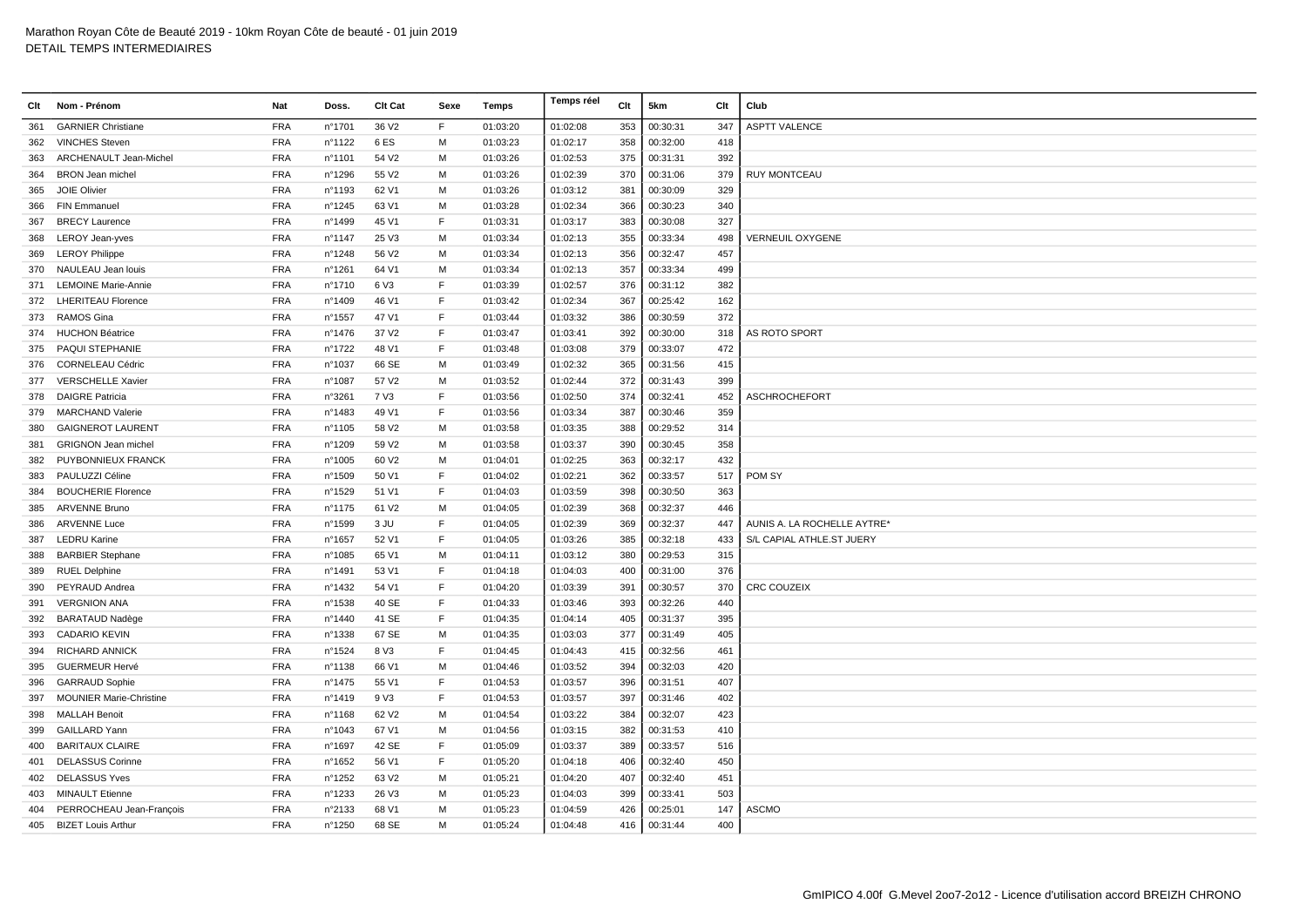| Clt | Nom - Prénom               | Nat        | Doss.            | Clt Cat           | Sexe         | Temps    | Temps réel | Clt | 5km      | Clt            | Club                         |
|-----|----------------------------|------------|------------------|-------------------|--------------|----------|------------|-----|----------|----------------|------------------------------|
| 406 | <b>GARAY Marie-Astrid</b>  | <b>FRA</b> | n°1511           | 43 SE             | F            | 01:05:24 | 01:05:19   | 442 | 00:30:57 | 368            |                              |
| 407 | <b>LEMAIRE Alexandre</b>   | <b>FRA</b> | n°1058           | 69 SE             | M            | 01:05:25 | 01:04:28   | 408 | 00:31:52 | 409            |                              |
| 408 | <b>KREMEUR Charles</b>     | <b>FRA</b> | n°1059           | 70 SE             | M            | 01:05:26 | 01:04:30   | 409 | 00:31:52 | 408            |                              |
| 409 | <b>MACHENAUD Benoit</b>    | <b>FRA</b> | n°1281           | 64 V2             | м            | 01:05:27 | 01:03:52   | 395 | 00:33:59 | 518            |                              |
| 410 | <b>BOUTELET Laure</b>      | <b>FRA</b> | n°1757           | 44 SE             | E            | 01:05:28 | 01:04:41   | 414 | 00:33:50 | 509            |                              |
|     | 411 LAPEYRE Karine         | <b>FRA</b> | n°1681           | 57 V1             | $\mathsf{F}$ | 01:05:28 | 01:04:56   | 422 | 00:32:23 | 437            |                              |
| 412 | SMADJA LENA                | <b>FRA</b> | n°1414           | 3 ES              | $\mathsf F$  | 01:05:28 | 01:05:03   | 430 | 00:29:47 | 312            |                              |
| 413 | <b>THOMELET Maud</b>       | <b>FRA</b> | n°1667           | 45 SE             | E            | 01:05:28 | 01:04:08   | 402 | 00:33:41 | 504            |                              |
| 414 | PREVAUD Aurélie            | <b>FRA</b> | n°1644           | 46 SE             | $\mathsf F$  | 01:05:29 | 01:04:57   | 425 | 00:33:33 | 496            |                              |
| 415 | <b>CHASTAINGT Sylvie</b>   | <b>FRA</b> | n°1502           | 38 V2             | $\mathsf{F}$ | 01:05:33 | 01:04:38   | 413 | 00:33:13 | 481            |                              |
| 416 | <b>EXPOSITO Valérie</b>    | <b>FRA</b> | nº1649           | 39 V <sub>2</sub> | $\mathsf{F}$ | 01:05:34 | 01:05:12   | 435 | 00:25:07 | 149            |                              |
| 417 | <b>TITON Enora</b>         | <b>FRA</b> | nº1620           | 4 JU              | $\mathsf F$  | 01:05:36 | 01:04:13   | 404 | 00:34:31 | 546            |                              |
| 418 | <b>KREISS Hélène</b>       | <b>FRA</b> | $n^{\circ}$ 1743 | 47 SE             | F            | 01:05:37 | 01:04:33   | 410 | 00:32:19 | 434            |                              |
| 419 | LENORMAND Jean-Paul        | <b>FRA</b> | n°1051           | 4 V4              | M            | 01:05:41 | 01:05:22   | 443 | 00:24:18 | 129            |                              |
| 420 | <b>MONTRON Herve</b>       | <b>FRA</b> | n°1210           | 69 V1             | м            | 01:05:42 | 01:04:05   | 401 | 00:34:19 | 526            |                              |
| 421 | <b>VARAIGNE Yves</b>       | <b>FRA</b> | n°1309           | 65 V2             | м            | 01:05:47 | 01:04:12   | 403 | 00:34:01 | 521            |                              |
| 422 | <b>FORGET Fanny</b>        | <b>FRA</b> | n°1518           | 58 V1             | $\mathsf F$  | 01:05:49 | 01:05:39   | 454 | 00:32:51 | 458            |                              |
| 423 | ROUX-NOUGAYREDE Christine  | <b>FRA</b> | n°1666           | 59 V1             | E            | 01:05:55 | 01:05:25   | 446 | 00:32:06 | 422            |                              |
| 424 | <b>BASSOT Angélique</b>    | <b>FRA</b> | n°1498           | 60 V1             | $\mathsf{F}$ | 01:06:02 | 01:05:01   | 427 | 00:31:47 | 403            |                              |
| 425 | <b>DELATTRE Laurence</b>   | <b>FRA</b> | n°1408           | 61 V1             | $\mathsf F$  | 01:06:03 | 01:05:26   | 447 | 00:32:43 | 456            |                              |
| 426 | <b>LAJOURNADE Elodie</b>   | <b>FRA</b> | n°1711           | 48 SE             | $\mathsf{F}$ | 01:06:03 | 01:04:36   | 411 | 00:34:21 | 532            | <b>AGATHE &amp; PAUL</b>     |
| 427 | PELLEVOIZIN CLAIRE         | <b>FRA</b> | n°1627           | 62 V1             | $\mathsf F$  | 01:06:03 | 01:04:48   | 417 | 00:32:54 | 460            |                              |
| 428 | <b>VIGIER Carine</b>       | <b>FRA</b> | nº1643           | 63 V1             | F            | 01:06:03 | 01:04:36   | 412 | 00:34:21 | 534            |                              |
| 429 | <b>MONNIER Tristan</b>     | <b>FRA</b> | n°1230           | 71 SE             | M            | 01:06:05 | 01:04:49   | 418 | 00:33:15 | 484            |                              |
| 430 | <b>CRABANAT Céline</b>     | <b>FRA</b> | n°1679           | 64 V1             | F            | 01:06:08 | 01:05:31   | 450 | 00:32:34 | 445            |                              |
| 431 | <b>POYER Pauline</b>       | <b>FRA</b> | n°1626           | 49 SE             | $\mathsf F$  | 01:06:08 | 01:05:25   | 445 | 00:31:17 | 385            |                              |
| 432 | <b>GUEZOU Philippe</b>     | <b>FRA</b> | n°2237           | 66 V <sub>2</sub> | M            | 01:06:09 | 01:04:57   | 423 | 00:33:11 | 478            |                              |
| 433 | <b>MARQUES Sabine</b>      | <b>FRA</b> | nº1578           | 40 V <sub>2</sub> | F            | 01:06:13 | 01:05:22   | 444 | 00:31:54 | 413            |                              |
| 434 | <b>BENEDETTI Yannick</b>   | <b>FRA</b> | nº1345           | 27 V3             | м            | 01:06:14 | 01:05:05   | 431 | 00:33:23 | 490            |                              |
| 435 | MONE DELPHINE              | <b>FRA</b> | n°1684           | 65 V1             | F            | 01:06:14 | 01:05:01   | 428 | 00:25:44 | 164            | CAHG                         |
| 436 | <b>MONE Robert</b>         | <b>FRA</b> | n°1289           | 70 V1             | м            | 01:06:15 | 01:05:03   | 429 | 00:32:29 | 441            |                              |
| 437 | <b>ROUX Christophe</b>     | <b>FRA</b> | n°1016           | 71 V1             | м            | 01:06:16 | 01:05:08   | 432 | 00:32:12 | 426            |                              |
| 438 | ROSSIGNOL FANNY            | <b>FRA</b> | n°1477           | 50 SE             | $\mathsf F$  | 01:06:17 | 01:04:53   | 421 | 00:34:30 | 544            |                              |
| 439 | <b>AMIAUD Anthony</b>      | <b>FRA</b> | n°1211           | 72 V1             | м            | 01:06:24 | 01:05:27   | 448 | 00:33:06 | 468            |                              |
| 440 | <b>LACROIX Céline</b>      | <b>FRA</b> | n°1629           | 66 V1             | $\mathsf F$  | 01:06:25 | 01:05:28   | 449 | 00:33:06 | 470            |                              |
| 441 | <b>VEYSSIERE Christele</b> | <b>FRA</b> | n°1406           | 67 V1             | F            | 01:06:25 | 01:05:12   | 436 | 00:33:21 | 489            | POM SY                       |
| 442 | <b>RICHARDEAU Sylvie</b>   | <b>FRA</b> | n°1474           | 41 V <sub>2</sub> | $\mathsf{F}$ | 01:06:29 | 01:04:52   | 420 | 23:41:38 | $\overline{2}$ | <b>TAMALOUS DE ROTOMAGOS</b> |
| 443 | <b>AUDEBERT Tristan</b>    | <b>FRA</b> | n°1063           | 28 V3             | M            | 01:06:30 | 01:04:52   | 419 | 00:34:21 | 530            | TAMALOUS DE ROTOMAGOS        |
| 444 | <b>PAULET VIRGINIE</b>     | <b>FRA</b> | n°1494           | 68 V1             | E            | 01:06:32 | 01:05:32   | 451 | 00:31:18 | 386            |                              |
| 445 | MARRONNEAUD CAROLE Florent | <b>FRA</b> | n°1683           | 51 SE             | $\mathsf F$  | 01:06:33 | 01:05:14   | 438 | 00:33:54 | 512            |                              |
| 446 | <b>THENAILLE NADINE</b>    | <b>FRA</b> | n°1752           | 69 V1             | F            | 01:06:33 | 01:05:15   | 440 | 00:33:54 | 513            |                              |
| 447 | <b>BONNENFANT PATRICIA</b> | <b>FRA</b> | n°1541           | 42 V <sub>2</sub> | $\mathsf{F}$ | 01:06:34 | 01:05:14   | 437 | 00:33:17 | 486            |                              |
| 448 | THENAILLE MARGAUX          | <b>FRA</b> | n°1751           | 4 ES              | $\mathsf{F}$ | 01:06:34 | 01:05:15   | 439 | 00:33:53 | 511            |                              |
| 449 | <b>BERTRAND Frédérique</b> | <b>FRA</b> | nº1484           | 70 V1             | $\mathsf{F}$ | 01:06:35 | 01:05:11   | 433 | 00:27:43 | 228            |                              |
|     | 450 ARNOUL Benoit          | <b>FRA</b> | nº1106           | 73 V1             | м            | 01:06:40 | 01:05:57   | 460 | 00:33:31 | 495            |                              |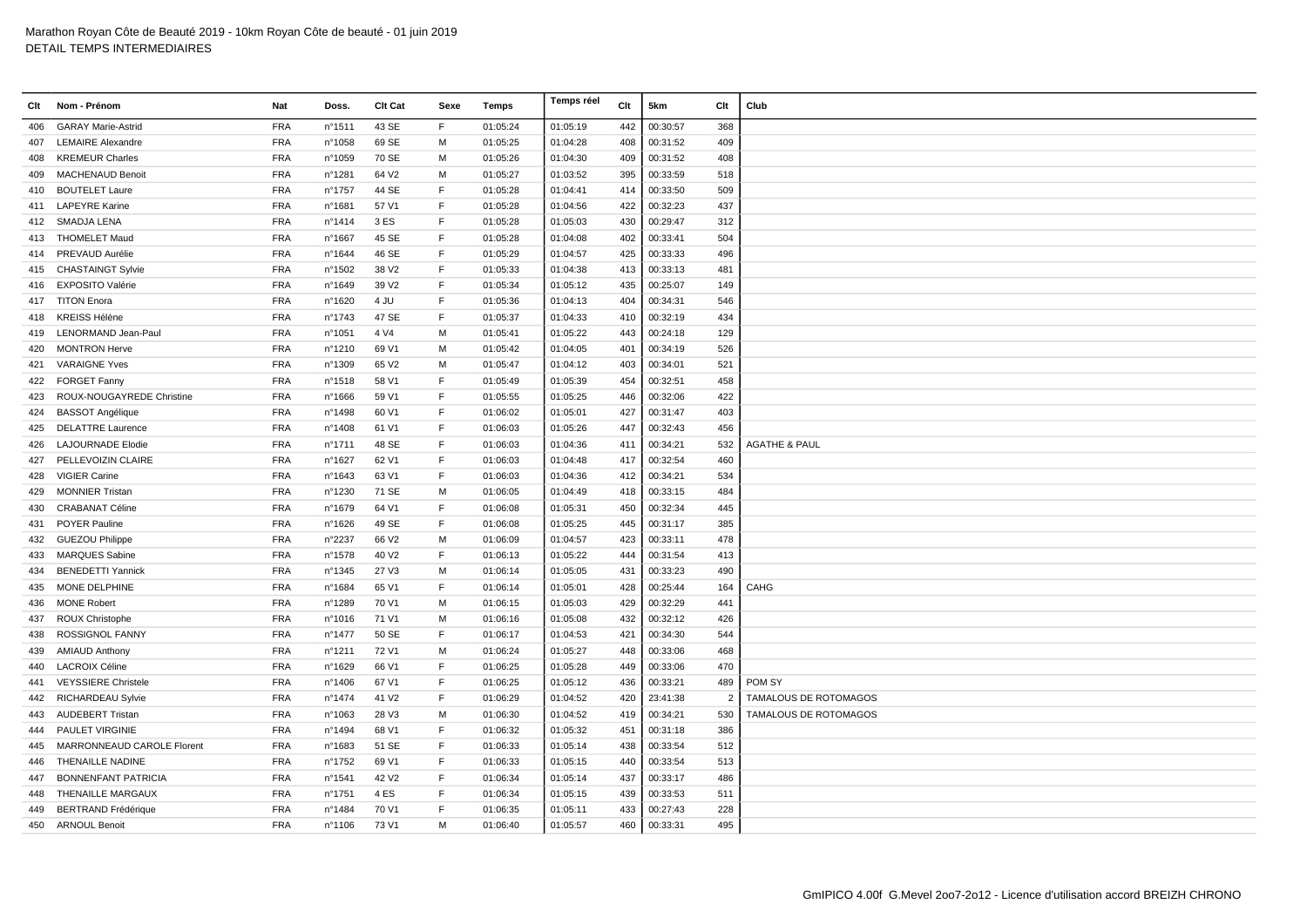| Clt | Nom - Prénom                  | Nat        | Doss.  | Clt Cat           | Sexe | Temps    | Temps réel | Clt | 5km      | Clt | Club                              |
|-----|-------------------------------|------------|--------|-------------------|------|----------|------------|-----|----------|-----|-----------------------------------|
| 451 | <b>COUNIL Sylvie</b>          | <b>FRA</b> | nº1724 | 43 V2             | F    | 01:06:40 | 01:06:07   | 462 | 00:32:30 | 442 |                                   |
|     | 452 MERCIER Stéphanie         | <b>FRA</b> | n°1322 | 71 V1             | F    | 01:06:41 | 01:04:57   | 424 | 00:32:33 | 444 |                                   |
| 453 | <b>BOUYER Vincent</b>         | <b>FRA</b> | n°1348 | 72 SE             | М    | 01:06:42 | 01:05:55   | 459 | 00:31:00 | 373 |                                   |
| 454 | PAILLAUX Cloé                 | <b>FRA</b> | n°1503 | 52 SE             | F    | 01:06:44 | 01:05:35   | 452 | 00:33:28 | 493 |                                   |
| 455 | PARDES Jean François          | <b>FRA</b> | n°1227 | 67 V2             | M    | 01:06:53 | 01:05:45   | 458 | 00:32:14 | 429 |                                   |
| 456 | <b>MONTRON Anna</b>           | <b>FRA</b> | n°1628 | 53 SE             | F    | 01:06:54 | 01:05:17   | 441 | 00:34:21 | 533 |                                   |
| 457 | <b>PRETI Laurent</b>          | <b>FRA</b> | n°1057 | 74 V1             | м    | 01:06:56 | 01:05:11   | 434 | 00:34:28 | 542 | SOBHI SPORT CHARTRES              |
| 458 | JEAN Stéphane                 | <b>FRA</b> | n°1154 | 68 V <sub>2</sub> | м    | 01:07:08 | 01:05:40   | 455 | 00:31:20 | 387 |                                   |
| 459 | <b>MOUCHON Nancy</b>          | <b>FRA</b> | n°1471 | 54 SE             | F    | 01:07:11 | 01:06:52   | 472 | 00:32:57 | 463 |                                   |
| 460 | <b>BERLIER MANON</b>          | <b>FRA</b> | n°1429 | 55 SE             | E    | 01:07:12 | 01:05:44   | 456 | 00:33:15 | 482 | LIMOGES ATHLE*                    |
| 461 | PECHEVIS Florence             | <b>FRA</b> | n°1560 | 44 V2             | F    | 01:07:14 | 01:07:12   | 476 | 00:31:49 | 406 |                                   |
| 462 | <b>CABROL Céline</b>          | <b>FRA</b> | n°1598 | 56 SE             | F    | 01:07:16 | 01:05:36   | 453 | 00:35:05 | 568 |                                   |
| 463 | <b>GEORGET CORINNE</b>        | <b>FRA</b> | n°1504 | 45 V <sub>2</sub> | E    | 01:07:23 | 01:05:45   | 457 | 00:34:20 | 529 |                                   |
| 464 | <b>BOTTINI Lara</b>           | <b>FRA</b> | n°1692 | 57 SE             | F    | 01:07:26 | 01:06:29   | 465 | 00:32:00 | 416 | US TALENCE*                       |
| 465 | <b>RAYNAUD Eric</b>           | <b>FRA</b> | n°1201 | 29 V3             | M    | 01:07:27 | 01:07:07   | 475 | 00:32:08 | 424 |                                   |
| 466 | <b>HANOTEL Guillaume</b>      | <b>FRA</b> | n°1130 | 73 SE             | м    | 01:07:30 | 01:06:16   | 464 | 00:33:34 | 497 |                                   |
| 467 | <b>GALLE ELIANE</b>           | <b>FRA</b> | n°1466 | 10 V3             | F    | 01:07:32 | 01:07:16   | 478 | 00:32:41 | 453 | S/L US ST PIERRE DES CORPS        |
| 468 | <b>DURAND Stéphane</b>        | <b>FRA</b> | n°1213 | 75 V1             | M    | 01:07:36 | 01:05:57   | 461 | 00:33:09 | 475 |                                   |
| 469 | <b>BERTIN DUPORT Virginie</b> | <b>FRA</b> | n°1583 | 58 SE             | F    | 01:07:44 | 01:06:42   | 467 | 00:34:23 | 537 |                                   |
| 470 | <b>BODET OLIVIER</b>          | <b>FRA</b> | n°1313 | 69 V <sub>2</sub> | M    | 01:07:49 | 01:07:32   | 484 | 00:32:13 | 427 |                                   |
| 471 | <b>GIRAUD MARIE-CHANTAL</b>   | <b>FRA</b> | n°1707 | 46 V <sub>2</sub> | E    | 01:07:49 | 01:07:32   | 485 | 00:32:13 | 428 |                                   |
| 472 | <b>BAUER Jonathan</b>         | <b>FRA</b> | n°1191 | 74 SE             | м    | 01:07:51 | 01:07:25   | 482 | 00:33:10 | 476 | <b>GRAND ANGOULEME ATHLETISME</b> |
| 473 | <b>MAISON CELINE</b>          | <b>FRA</b> | nº1634 | 72 V1             | E    | 01:07:56 | 01:06:54   | 473 | 00:34:00 | 519 |                                   |
| 474 | CARRE Jérôme                  | <b>FRA</b> | n°1282 | 75 SE             | M    | 01:07:58 | 01:06:13   | 463 | 00:35:20 | 578 |                                   |
| 475 | <b>CADIEU Pascale</b>         | <b>FRA</b> | n°1577 | 47 V2             | F    | 01:08:01 | 01:06:39   | 466 | 00:34:30 | 543 | <b>SANTORUN</b>                   |
| 476 | <b>AUBRY Marion</b>           | <b>FRA</b> | n°1685 | 59 SE             | F    | 01:08:04 | 01:06:50   | 469 | 00:34:58 | 560 |                                   |
| 477 | <b>JOSSE Valerie</b>          | <b>FRA</b> | n°1574 | 73 V1             | F    | 01:08:10 | 01:07:18   | 479 | 00:36:05 | 603 |                                   |
| 478 | <b>TATIN-BERETTI Laurence</b> | <b>FRA</b> | n°1699 | 74 V1             | E    | 01:08:11 | 01:07:40   | 490 | 00:32:23 | 438 |                                   |
|     | 479 CHEVILLARD Brigitte       | <b>FRA</b> | n°1438 | 11 V3             | F    | 01:08:25 | 01:07:14   | 477 | 00:33:29 | 494 |                                   |
| 480 | <b>CARTAYRADE MICHEL</b>      | <b>FRA</b> | n°1039 | 70 V <sub>2</sub> | м    | 01:08:26 | 01:07:21   | 481 | 00:31:41 | 396 | S/L AC CESSON                     |
| 481 | <b>BECOURT Valerie</b>        | <b>FRA</b> | n°1500 | 48 V <sub>2</sub> | F    | 01:08:27 | 01:07:19   | 480 | 00:25:30 | 156 |                                   |
| 482 | <b>GES Pierre</b>             | <b>FRA</b> | n°1270 | 76 SE             | M    | 01:08:27 | 01:07:50   | 492 | 00:32:57 | 462 |                                   |
| 483 | MENNESSIER Frédérique         | <b>FRA</b> | n°1468 | 75 V1             | F    | 01:08:27 | 01:07:06   | 474 | 00:34:24 | 539 |                                   |
| 484 | <b>BATIER Laura</b>           | <b>FRA</b> | n°1670 | 60 SE             | F    | 01:08:28 | 01:07:52   | 494 | 00:32:58 | 464 |                                   |
| 485 | <b>FATRAS Christian</b>       | <b>FRA</b> | n°1008 | 71 V <sub>2</sub> | м    | 01:08:29 | 01:07:39   | 489 | 00:30:30 | 346 | <b>TEAM TRAIL 17</b>              |
| 486 | LEGER Jean-Christophe         | <b>FRA</b> | n°1110 | 76 V1             | м    | 01:08:29 | 01:07:33   | 487 | 00:34:05 | 522 |                                   |
| 487 | <b>CARTAILLER Marianne</b>    | <b>FRA</b> | n°1478 | 76 V1             | F    | 01:08:30 | 01:07:39   | 488 | 00:35:01 | 563 | <b>ELECTRONS LIBRES</b>           |
| 488 | <b>BETIN Estelle</b>          | <b>FRA</b> | nº1454 | 77 V1             | F    | 01:08:33 | 01:07:48   | 491 | 00:30:57 | 367 |                                   |
| 489 | <b>FIOT Rodolphe</b>          | <b>FRA</b> | n°1045 | 77 V1             | M    | 01:08:34 | 01:07:33   | 486 | 00:34:22 | 536 |                                   |
| 490 | <b>ROBION MARIE-PIERRE</b>    | <b>FRA</b> | n°1423 | 49 V <sub>2</sub> | F    | 01:08:34 | 01:08:08   | 498 | 00:31:24 | 389 | S/L ATHLETIC CLUB DE ST PALAIS    |
| 491 | <b>CHATEAU Emilien</b>        | <b>FRA</b> | n°1203 | 77 SE             | м    | 01:08:36 | 01:06:49   | 468 | 00:33:50 | 510 |                                   |
| 492 | <b>BOUCHOT Bernard</b>        | <b>FRA</b> | n°1100 | 30 V3             | M    | 01:08:37 | 01:06:52   | 471 | 00:34:40 | 551 |                                   |
| 493 | <b>COQUET ANGELIQUE</b>       | <b>FRA</b> | n°1558 | 78 V1             | F    | 01:08:42 | 01:08:30   | 512 | 00:32:53 | 459 |                                   |
| 494 | <b>HETIER Adrien</b>          | <b>FRA</b> | n°1053 | 78 SE             | M    | 01:08:45 | 01:08:27   | 509 | 00:31:42 | 397 |                                   |
|     | 495 RENOU Margaux             | <b>FRA</b> | n°1461 | <b>5 ES</b>       | E    | 01:08:45 | 01:08:27   | 510 | 00:24:38 | 140 |                                   |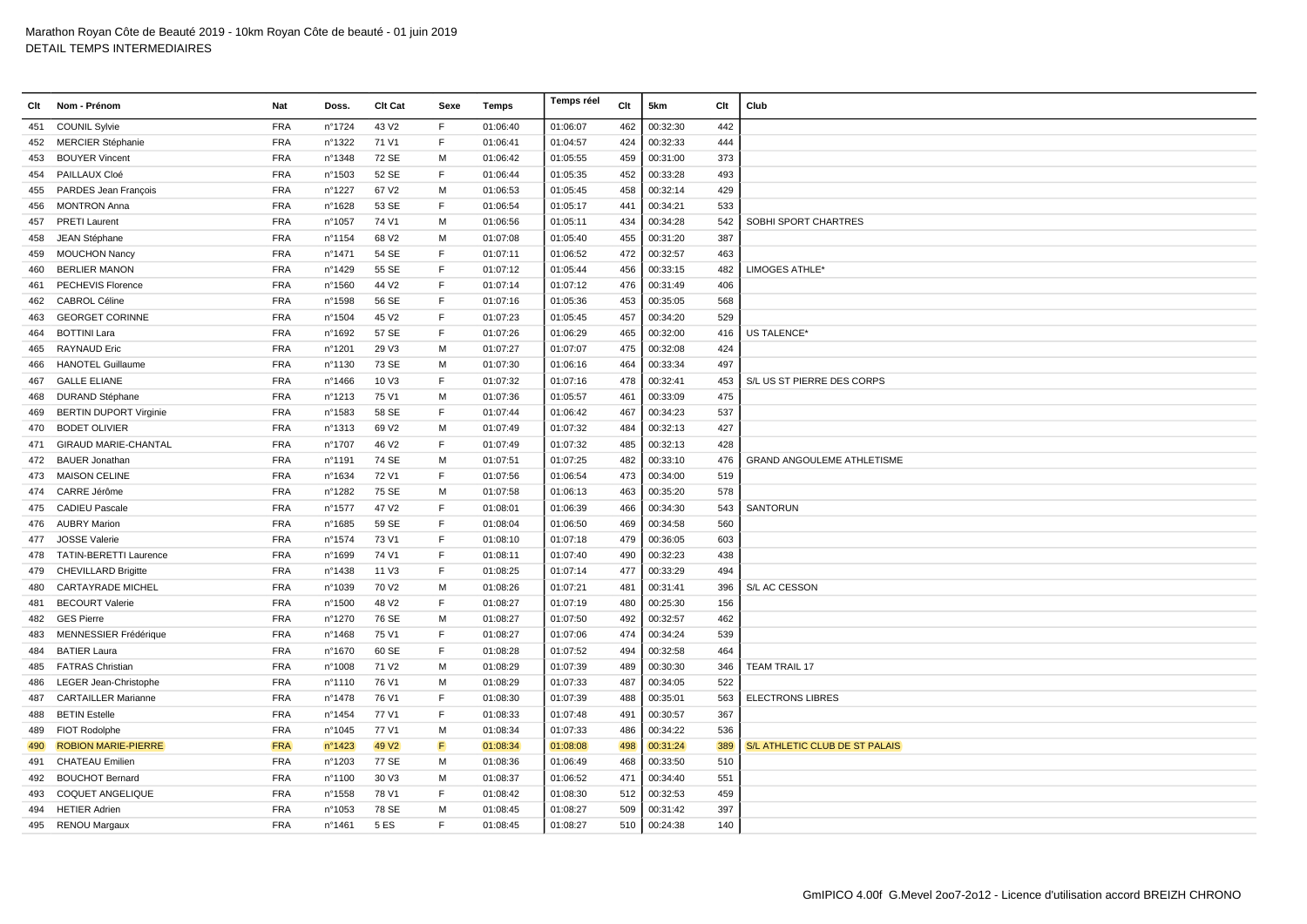| Clt | Nom - Prénom                        | Nat        | Doss.  | Clt Cat           | Sexe | Temps    | Temps réel | Clt | 5km      | Clt | Club                           |
|-----|-------------------------------------|------------|--------|-------------------|------|----------|------------|-----|----------|-----|--------------------------------|
| 496 | <b>GERBAL Sylvain</b>               | <b>FRA</b> | n°1118 | 79 SE             | M    | 01:08:48 | 01:07:31   | 483 | 00:32:37 | 448 | <b>BOUSSAC RUNNING</b>         |
| 497 | <b>CHARDRON Audrey</b>              | <b>FRA</b> | nº1547 | 61 SE             | F    | 01:08:58 | 01:08:37   | 515 | 00:33:05 | 467 |                                |
| 498 | <b>CHARDRON Jerome</b>              | <b>FRA</b> | n°1135 | 80 SE             | M    | 01:08:58 | 01:08:38   | 518 | 00:26:08 | 178 |                                |
| 499 | <b>ANTOLIN CERVANTES Emmanuelle</b> | <b>FRA</b> | n°1601 | 62 SE             | F    | 01:09:02 | 01:08:30   | 511 | 00:31:35 | 394 |                                |
| 500 | <b>ROBACH Fabien</b>                | <b>FRA</b> | n°1199 | 72 V <sub>2</sub> | M    | 01:09:12 | 01:08:09   | 499 | 00:36:03 | 602 | CHOUCROUTE RUNNING TEAM        |
| 501 | JOANNES JOJO                        | <b>FRA</b> | n°1363 | 73 V <sub>2</sub> | м    | 01:09:19 | 01:09:10   | 530 | 00:33:15 | 483 |                                |
| 502 | POURCIN-FAGOT Nathalie              | <b>FRA</b> | nº1734 | 50 V2             | F    | 01:09:19 | 01:09:10   | 531 | 00:33:16 | 485 | HAUTE SAINTONGE ATHLETISME     |
| 503 | <b>ROUILLERE Catherine</b>          | <b>FRA</b> | n°1736 | 51 V2             | F    | 01:09:19 | 01:09:09   | 529 | 00:33:06 | 471 | S/L HAUTE SAINTONGE ATHLETISME |
| 504 | <b>FREMAUX Gilbert</b>              | <b>FRA</b> | n°1050 | 1 V <sub>5</sub>  | м    | 01:09:23 | 01:07:59   | 497 | 00:35:24 | 582 |                                |
| 505 | <b>GIRAUDEAU Sylvanie</b>           | <b>FRA</b> | nº1416 | 63 SE             | E    | 01:09:24 | 01:08:22   | 507 | 00:34:23 | 538 |                                |
| 506 | <b>BESSAUD Geoffroy</b>             | <b>FRA</b> | n°1275 | 74 V <sub>2</sub> | M    | 01:09:25 | 01:08:58   | 524 | 00:34:42 | 552 |                                |
| 507 | <b>BOULET Virginie</b>              | <b>FRA</b> | n°1668 | 79 V1             | F    | 01:09:28 | 01:09:14   | 534 | 00:33:43 | 505 |                                |
| 508 | <b>CHUPIN Margot</b>                | <b>FRA</b> | n°1625 | 64 SE             | F    | 01:09:28 | 01:07:51   | 493 | 00:26:46 | 195 |                                |
| 509 | <b>FOLLET Cecile</b>                | <b>FRA</b> | n°1549 | 65 SE             | F    | 01:09:30 | 01:08:16   | 505 | 00:34:35 | 548 |                                |
| 510 | <b>ROMECKE Francoise</b>            | <b>FRA</b> | n°1550 | 52 V2             | F    | 01:09:30 | 01:08:16   | 506 | 00:34:36 | 549 |                                |
| 511 | <b>MOUTAUX Corinne</b>              | <b>FRA</b> | n°1527 | 53 V2             | E    | 01:09:36 | 01:09:02   | 527 | 00:35:02 | 565 |                                |
| 512 | RAGOT Jean-François                 | <b>FRA</b> | n°1089 | 78 V1             | M    | 01:09:36 | 01:07:56   | 495 | 00:35:33 | 585 |                                |
| 513 | <b>RAGOT LOUISETTE</b>              | <b>FRA</b> | n°1501 | 80 V1             | E    | 01:09:36 | 01:07:56   | 496 | 00:35:33 | 586 |                                |
|     | 514 VIDAL Nathalie                  | <b>FRA</b> | n°1554 | 81 V1             | F    | 01:09:36 | 01:09:01   | 526 | 00:35:02 | 566 |                                |
| 515 | <b>CANTOR Céline</b>                | <b>FRA</b> | nº1714 | 66 SE             | F    | 01:09:37 | 01:08:16   | 503 | 00:35:08 | 570 |                                |
|     | 516 COQUELET Emmanuelle             | <b>FRA</b> | n°1623 | 82 V1             | F    | 01:09:37 | 01:08:16   | 504 | 00:35:08 | 571 |                                |
| 517 | <b>DOUMET SONIA</b>                 | <b>FRA</b> | n°1568 | 83 V1             | F    | 01:09:48 | 01:09:13   | 532 | 00:33:40 | 502 |                                |
| 518 | <b>MOKRI THOMAS</b>                 | <b>FRA</b> | n°1145 | 81 SE             | M    | 01:09:48 | 01:09:13   | 533 | 00:33:39 | 501 |                                |
|     | 519 GUITARD Gaël                    | <b>FRA</b> | n°1179 | 82 SE             | M    | 01:09:49 | 01:08:24   | 508 | 00:32:00 | 417 |                                |
| 520 | DE GRAAF Clementine                 | <b>FRA</b> | n°1727 | 67 SE             | F    | 01:09:55 | 01:08:12   | 501 | 00:35:48 | 595 |                                |
| 521 | <b>FAULIN Nadine</b>                | <b>FRA</b> | n°1732 | 84 V1             | F    | 01:09:56 | 01:08:37   | 516 | 00:35:40 | 590 | TRAIL DU CASSOULET             |
|     | 522 MONTAL Marc                     | <b>FRA</b> | n°1361 | 75 V <sub>2</sub> | м    | 01:09:56 | 01:08:37   | 517 | 00:35:42 | 591 | TRAIL DU CASSOULET             |
| 523 | <b>THOMAS Guillaume</b>             | <b>FRA</b> | n°1280 | 83 SE             | M    | 01:09:58 | 01:08:12   | 502 | 00:37:02 | 626 |                                |
|     | 524 FIOT RADET VIRGINIE             | <b>FRA</b> | n°1452 | 85 V1             | E    | 01:10:00 | 01:08:59   | 525 | 00:34:21 | 531 |                                |
| 525 | <b>MEBREK ERIC</b>                  | <b>FRA</b> | nº1241 | 76 V <sub>2</sub> | м    | 01:10:03 | 01:06:50   | 470 | 00:34:19 | 525 |                                |
|     | 526 DA CUNHA Mario                  | <b>FRA</b> | n°1272 | 7 ES              | м    | 01:10:05 | 01:08:48   | 521 | 00:35:00 | 561 |                                |
| 527 | <b>FERGEAU Alexia</b>               | <b>FRA</b> | nº1656 | 68 SE             | F    | 01:10:06 | 01:08:49   | 523 | 00:35:00 | 562 |                                |
| 528 | <b>MARTY ISABELLE</b>               | <b>FRA</b> | nº1741 | 86 V1             | E    | 01:10:06 | 01:08:41   | 519 | 00:33:03 | 466 |                                |
|     | 529 NIAMBARE Roselyne               | <b>FRA</b> | n°1647 | 12 V3             | E    | 01:10:11 | 01:08:10   | 500 | 00:34:19 | 527 |                                |
| 530 | <b>FERRON JULIE</b>                 | <b>FRA</b> | n°1542 | 69 SE             | E    | 01:10:12 | 01:09:41   | 542 | 00:35:21 | 579 |                                |
| 531 | <b>LAURENT Guillaume</b>            | <b>FRA</b> | n°1276 | 84 SE             | м    | 01:10:12 | 01:09:41   | 543 | 00:35:21 | 580 |                                |
|     | 532 ROUSTIT .PIERRE                 | <b>FRA</b> | n°1133 | 79 V1             | M    | 01:10:12 | 01:09:41   | 544 | 00:35:22 | 581 |                                |
| 533 | <b>TINTET Gilles</b>                | <b>FRA</b> | n°1042 | 80 V1             | м    | 01:10:13 | 01:08:32   | 513 | 00:31:53 | 411 |                                |
| 534 | <b>FAYOLLE LUDOVIC</b>              | <b>FRA</b> | n°1369 | 85 SE             | м    | 01:10:14 | 01:08:49   | 522 | 00:37:42 | 653 |                                |
| 535 | <b>TINTET Marie</b>                 | <b>FRA</b> | n°1447 | 87 V1             | E    | 01:10:14 | 01:08:33   | 514 | 00:31:53 | 412 |                                |
| 536 | <b>SEUREAU Marie</b>                | <b>FRA</b> | n°1712 | 70 SE             | F    | 01:10:15 | 01:09:24   | 536 | 00:36:01 | 601 |                                |
| 537 | <b>AUZANNEAU CECILE</b>             | <b>FRA</b> | n°1571 | 88 V1             | F    | 01:10:16 | 01:09:48   | 552 | 00:34:27 | 540 |                                |
| 538 | <b>GAPIN Patrick</b>                | <b>FRA</b> | n°1160 | 77 V <sub>2</sub> | M    | 01:10:16 | 01:08:42   | 520 | 00:33:11 | 477 |                                |
| 539 | <b>SAINT PIERRE Christelle</b>      | <b>FRA</b> | n°1606 | 89 V1             | F    | 01:10:17 | 01:10:09   | 562 | 00:33:25 | 491 |                                |
|     | 540 DUJARDIN CECILE                 | <b>FRA</b> | n°1455 | 90 V1             | F    | 01:10:22 | 01:10:07   | 559 | 00:34:19 | 524 |                                |
|     |                                     |            |        |                   |      |          |            |     |          |     |                                |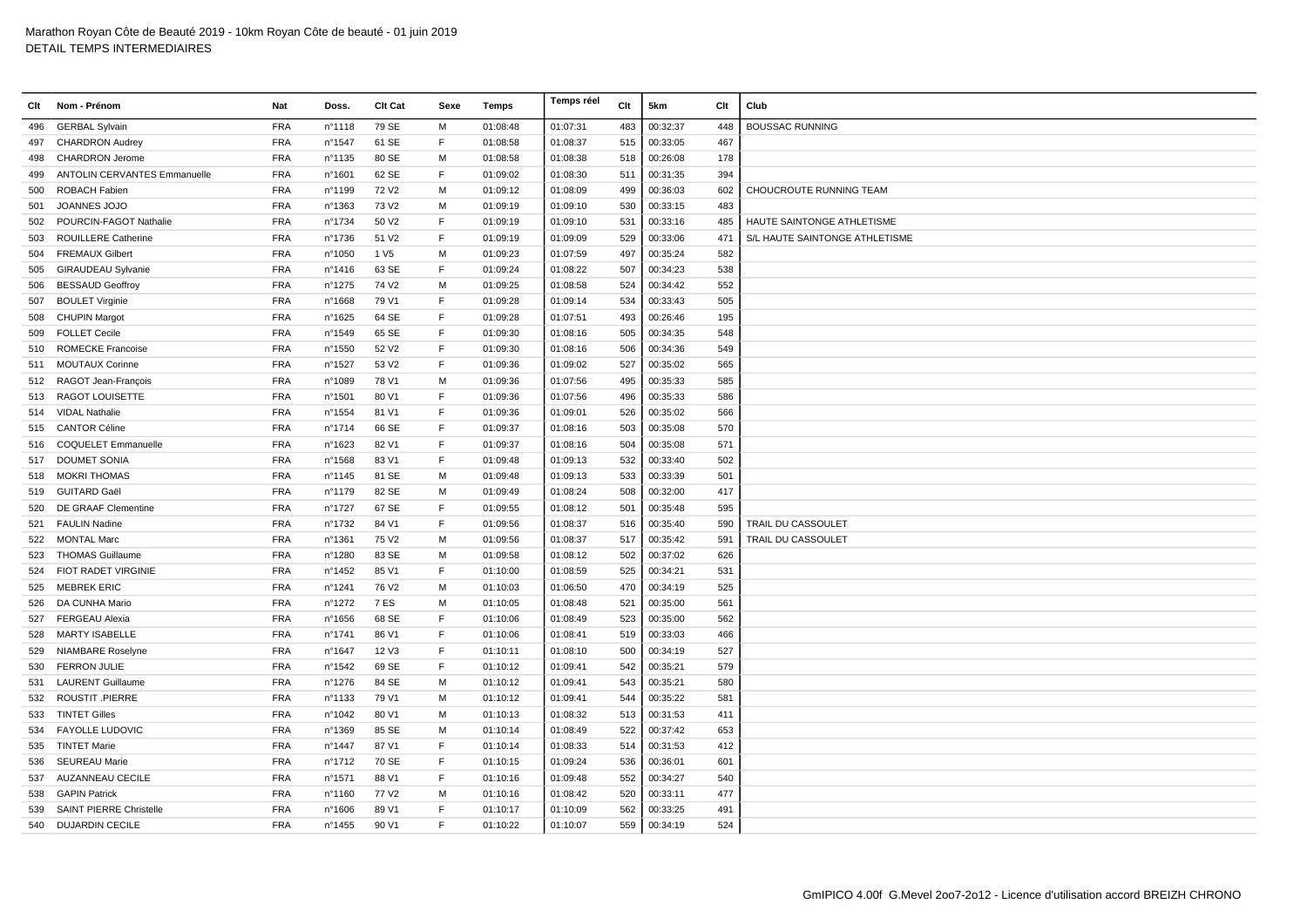| Clt | Nom - Prénom                | Nat        | Doss.            | Clt Cat           | Sexe        | Temps    | Temps réel | Clt | 5km      | Clt | Club                       |
|-----|-----------------------------|------------|------------------|-------------------|-------------|----------|------------|-----|----------|-----|----------------------------|
| 541 | <b>DENIS BEATRICE</b>       | <b>FRA</b> | n°1469           | 54 V2             | F.          | 01:10:25 | 01:09:04   | 528 | 00:34:22 | 535 |                            |
| 542 | COUMAILLAU Marie pierre     | <b>FRA</b> | n°1412           | 55 V2             | E           | 01:10:33 | 01:10:08   | 561 | 00:35:30 | 583 |                            |
| 543 | <b>DELCOUSTAL Cécile</b>    | <b>FRA</b> | n°1671           | 91 V1             | F           | 01:10:39 | 01:10:25   | 569 | 00:33:45 | 506 | DELCOUSTAL                 |
| 544 | <b>DUCAROIX Fabrice</b>     | <b>FRA</b> | n°1119           | 78 V2             | M           | 01:10:39 | 01:09:22   | 535 | 00:32:38 | 449 | <b>BOUSSAC RUNNING</b>     |
| 545 | <b>PIQUET Laurent</b>       | <b>FRA</b> | n°1020           | 81 V1             | M           | 01:10:46 | 01:10:21   | 565 | 00:35:30 | 584 |                            |
| 546 | <b>TAZI ABID</b>            | <b>FRA</b> | n°1066           | 31 V3             | M           | 01:10:50 | 01:10:19   | 564 | 00:33:36 | 500 |                            |
| 547 | TREBAULT LOU ANNE           | <b>FRA</b> | n°1733           | 6 ES              | F           | 01:10:51 | 01:09:55   | 554 | 00:37:34 | 645 |                            |
| 548 | <b>LAZARD Sylvie</b>        | <b>FRA</b> | n°1497           | 56 V2             | F           | 01:10:55 | 01:09:58   | 556 | 00:34:27 | 541 |                            |
| 549 | <b>FOUGERON Aline</b>       | <b>FRA</b> | n°1758           | 5 JU              | F           | 01:10:56 | 01:09:26   | 537 | 00:35:09 | 572 |                            |
| 550 | <b>PENOT Patrice</b>        | <b>FRA</b> | $n^{\circ}$ 1256 | 32 V3             | M           | 01:11:01 | 01:09:29   | 539 | 00:33:08 | 473 |                            |
| 551 | FOUQUET-LAMOUREUX Carole    | <b>FRA</b> | n°1570           | 92 V1             | F           | 01:11:07 | 01:10:37   | 576 | 00:33:06 | 469 |                            |
| 552 | <b>GUILLARDEAU SEVERINE</b> | <b>FRA</b> | n°1754           | 93 V1             | F           | 01:11:08 | 01:10:23   | 567 | 00:34:46 | 553 |                            |
| 553 | GIRAUD .chantal             | <b>FRA</b> | n°1753           | 94 V1             | F           | 01:11:09 | 01:10:24   | 568 | 00:34:47 | 555 |                            |
| 554 | <b>KARAQUILLO Geraldine</b> | <b>FRA</b> | n°1715           | 95 V1             | F           | 01:11:10 | 01:10:06   | 557 | 00:34:47 | 556 |                            |
| 555 | VIGNEAU Daniel              | <b>FRA</b> | n°1181           | 5 V4              | M           | 01:11:10 | 01:10:55   | 578 | 00:31:54 | 414 |                            |
| 556 | <b>DIEN ERIC</b>            | <b>FRA</b> | n°1262           | 82 V1             | M           | 01:11:11 | 01:09:43   | 545 | 00:35:11 | 573 |                            |
| 557 | <b>DIEN CARINE</b>          | <b>FRA</b> | n°1664           | 96 V1             | F           | 01:11:12 | 01:09:44   | 546 | 00:35:12 | 574 |                            |
| 558 | <b>VOYARD Maxime</b>        | <b>FRA</b> | n°1132           | 86 SE             | M           | 01:11:15 | 01:09:29   | 540 | 00:36:12 | 612 |                            |
| 559 | PEIGNON NELLIE              | <b>FRA</b> | n°1453           | 71 SE             | E           | 01:11:16 | 01:09:29   | 538 | 00:36:12 | 611 |                            |
| 560 | <b>LEDAN Alice</b>          | <b>FRA</b> | n°1548           | 72 SE             | F           | 01:11:17 | 01:09:47   | 551 | 00:33:21 | 488 |                            |
| 561 | <b>BORIOLI Leslie</b>       | <b>FRA</b> | n°1746           | 7 ES              | F           | 01:11:18 | 01:11:03   | 583 | 00:33:18 | 487 |                            |
| 562 | PORTELETTE David            | <b>FRA</b> | n°1264           | 87 SE             | M           | 01:11:18 | 01:11:18   | 589 | 00:33:45 | 507 |                            |
| 563 | <b>COURRIERE Marie</b>      | <b>FRA</b> | n°1415           | 97 V1             | F           | 01:11:23 | 01:09:56   | 555 | 00:37:32 | 643 |                            |
| 564 | <b>TOUSSAINT Sylvie</b>     | <b>FRA</b> | n°1456           | 13 V3             | F           | 01:11:25 | 01:09:40   | 541 | 00:37:26 | 636 | SOBHI SPORT                |
| 565 | <b>CARON Francis</b>        | <b>FRA</b> | n°1267           | 33 V3             | M           | 01:11:28 | 01:09:46   | 548 | 00:35:57 | 600 |                            |
| 566 | <b>FRANCOIS Olivier</b>     | <b>FRA</b> | n°1054           | 79 V <sub>2</sub> | M           | 01:11:29 | 01:09:45   | 547 | 00:36:12 | 610 |                            |
| 567 | <b>FRANCOIS ANNE</b>        | <b>FRA</b> | n°1464           | 57 V <sub>2</sub> | F           | 01:11:30 | 01:09:47   | 550 | 00:36:13 | 613 | HUREPOIX DOURDAN MAROLLES  |
| 568 | <b>FRANCOIS Clément</b>     | <b>FRA</b> | n°1055           | 8 ES              | M           | 01:11:30 | 01:09:46   | 549 | 00:36:13 | 614 | HUREPOIX DOURDAN MAROLLES  |
| 569 | <b>LAPORTE Francis</b>      | <b>FRA</b> | n°1017           | 83 V1             | M           | 01:11:32 | 01:11:13   | 587 | 00:34:01 | 520 | LA GRAULE NATURE           |
| 570 | <b>BISSENGUE Justine</b>    | <b>FRA</b> | n°1531           | 73 SE             | F           | 01:11:35 | 01:09:50   | 553 | 00:36:58 | 623 |                            |
| 571 | <b>BERTRAND ANNIE</b>       | <b>FRA</b> | n°1430           | 14 V3             | F           | 01:11:37 | 01:11:20   | 590 | 00:33:49 | 508 | S/L US ST PIERRE DES CORPS |
| 572 | <b>DESTANDAU Clara</b>      | <b>FRA</b> | n°1593           | 74 SE             | F           | 01:11:42 | 01:10:57   | 580 | 00:35:54 | 598 |                            |
|     | 573 LAUSSEL CHLOE           | <b>FRA</b> | n°1591           | 75 SE             | F           | 01:11:43 | 01:10:58   | 581 | 00:35:54 | 599 |                            |
|     | 574 POIRIER Sophie          | <b>FRA</b> | n°1506           | 98 V1             | F           | 01:11:52 | 01:10:06   | 558 | 00:37:02 | 625 | <b>AGATHE ET PAUL</b>      |
|     | 575 DUTIN Charlene          | <b>FRA</b> | n°1676           | 76 SE             | F           | 01:11:53 | 01:10:07   | 560 | 00:37:02 | 624 |                            |
| 576 | <b>JANOT FRANCOISE</b>      | <b>FRA</b> | n°1630           | 58 V2             | $\mathsf F$ | 01:11:53 | 01:10:22   | 566 | 00:36:09 | 609 |                            |
| 577 | AUDARD Hélène               | <b>FRA</b> | n°1566           | 99 V1             | F           | 01:11:59 | 01:10:10   | 563 | 00:37:32 | 642 |                            |
|     | 578 BOUTON Marie            | <b>FRA</b> | n°1422           | 59 V <sub>2</sub> | F           | 01:11:59 | 01:10:29   | 574 | 00:36:08 | 606 |                            |
| 579 | <b>BIRAT Yolande</b>        | <b>FRA</b> | n°1562           | 60 V <sub>2</sub> | F           | 01:12:00 | 01:10:28   | 573 | 00:36:09 | 608 |                            |
| 580 | <b>LARGEAU Béatrice</b>     | <b>FRA</b> | n°1536           | 100 V1            | F           | 01:12:01 | 01:11:35   | 592 | 00:34:46 | 554 |                            |
| 581 | DUCASSE LENORMAND Anne-Lise | <b>FRA</b> | n°1725           | 77 SE             | $\mathsf F$ | 01:12:04 | 01:10:25   | 570 | 00:37:37 | 647 |                            |
| 582 | <b>LECARDEUR Maud</b>       | <b>FRA</b> | n°1589           | 101 V1            | F           | 01:12:04 | 01:10:26   | 571 | 00:37:37 | 648 |                            |
| 583 | <b>MORVAN Elodie</b>        | <b>FRA</b> | n°1496           | 78 SE             | F           | 01:12:04 | 01:10:26   | 572 | 00:37:37 | 649 |                            |
| 584 | <b>MERCIER Sandrine</b>     | <b>FRA</b> | n°1565           | 102 V1            | F           | 01:12:05 | 01:11:39   | 593 | 00:34:53 | 559 |                            |
|     | 585 CHEVOLEAU Eugénie       | <b>FRA</b> | n°1659           | 79 SE             | E           | 01:12:08 | 01:10:29   | 575 | 00:36:07 | 604 |                            |
|     |                             |            |                  |                   |             |          |            |     |          |     |                            |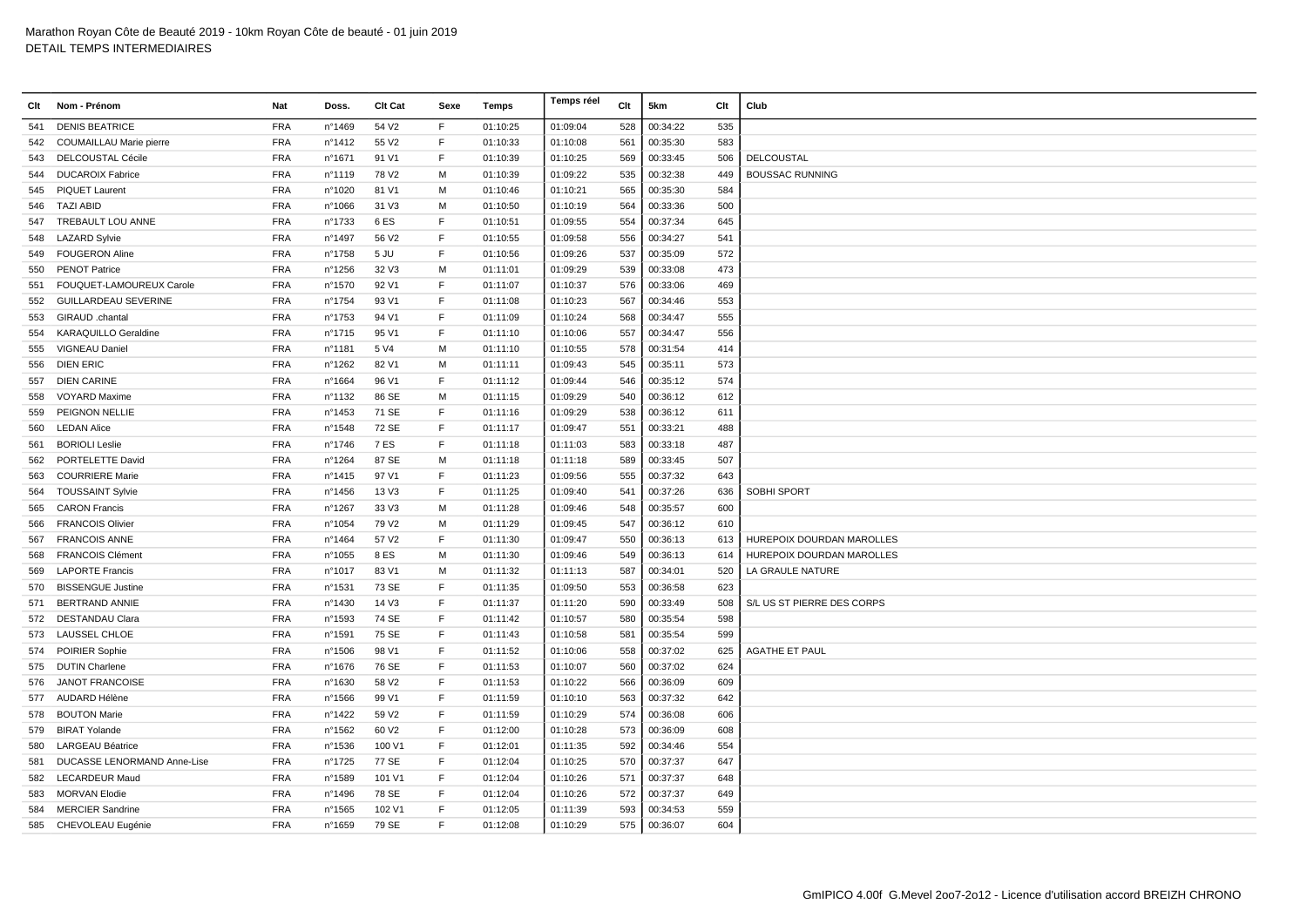| Clt | Nom - Prénom                   | Nat        | Doss.  | Clt Cat           | Sexe | Temps    | Temps réel | Clt | 5km      | Clt | Club                           |
|-----|--------------------------------|------------|--------|-------------------|------|----------|------------|-----|----------|-----|--------------------------------|
| 586 | <b>LACOUR PASCAL</b>           | <b>FRA</b> | n°1323 | 80 V <sub>2</sub> | M    | 01:12:09 | 01:11:05   | 584 | 00:34:47 | 557 |                                |
| 587 | <b>DAINELLI Caroline</b>       | <b>FRA</b> | n°1619 | 80 SE             | F    | 01:12:10 | 01:10:57   | 579 | 00:35:43 | 592 | <b>CS HENNESSY</b>             |
| 588 | <b>TAMBURINI Fatima</b>        | <b>FRA</b> | n°1744 | 61 V <sub>2</sub> | F    | 01:12:11 | 01:12:03   | 595 | 00:33:55 | 515 | S/L ATHLETIC CLUB DE ST PALAIS |
| 589 | <b>LAINE Bruno</b>             | <b>FRA</b> | n°1224 | 81 V2             | M    | 01:12:14 | 01:11:14   | 588 | 00:33:12 | 480 |                                |
| 590 | <b>RIGNAULT Laure</b>          | <b>FRA</b> | n°1624 | 81 SE             | F    | 01:12:18 | 01:10:48   | 577 | 00:35:19 | 576 |                                |
| 591 | <b>DAGUERRE Gilles</b>         | <b>FRA</b> | n°1229 | 84 V1             | M    | 01:12:19 | 01:11:21   | 591 | 00:34:52 | 558 |                                |
| 592 | <b>DUVERNOY Aurélie</b>        | <b>FRA</b> | n°1530 | 103 V1            | F    | 01:12:41 | 01:11:12   | 585 | 00:38:46 | 667 |                                |
| 593 | <b>MONGOLF Stephanie</b>       | <b>FRA</b> | n°1516 | 104 V1            | E    | 01:12:41 | 01:11:12   | 586 | 00:38:46 | 669 |                                |
| 594 | PAIN Jean louis                | <b>FRA</b> | n°1164 | 82 V <sub>2</sub> | M    | 01:12:41 | 01:11:00   | 582 | 00:36:08 | 607 | RUGBY CLUB NIEUIL L ESPOIR     |
| 595 | NOUGAYREDE Thierry             | <b>FRA</b> | n°1263 | 83 V2             | м    | 01:12:58 | 01:12:26   | 599 | 00:32:09 | 425 |                                |
| 596 | LAURENT Jean-Michel            | <b>FRA</b> | n°1090 | 85 V1             | M    | 01:13:12 | 01:12:22   | 597 | 00:30:28 | 343 |                                |
| 597 | <b>TRINTIGNAC Florence</b>     | <b>FRA</b> | n°1695 | 62 V <sub>2</sub> | F    | 01:13:12 | 01:11:49   | 594 | 00:35:47 | 594 |                                |
| 598 | <b>SURET Fabienne</b>          | <b>FRA</b> | n°1421 | <b>15 V3</b>      | F    | 01:13:17 | 01:12:51   | 603 | 00:35:19 | 577 | S/L ATHLETIC CLUB DE ST PALAIS |
| 599 | <b>DIBON JARRY Juliette</b>    | <b>FRA</b> | n°1596 | 105 V1            | E    | 01:13:28 | 01:12:38   | 601 | 00:35:52 | 597 |                                |
| 600 | <b>BERTIN Vanessa</b>          | <b>FRA</b> | n°1533 | 82 SE             | F    | 01:13:29 | 01:12:26   | 598 | 00:35:07 | 569 |                                |
| 601 | <b>HERVAUD Angélique</b>       | <b>FRA</b> | n°1433 | 83 SE             | F    | 01:13:29 | 01:12:27   | 600 | 00:36:07 | 605 |                                |
| 602 | POULLAIN Delphine              | <b>FRA</b> | n°1465 | 106 V1            | F    | 01:13:59 | 01:12:14   | 596 | 00:37:26 | 635 | SOBHI SPORT CHARTRES           |
| 603 | <b>MONNOIS Johnny</b>          | <b>FRA</b> | n°1075 | 9 ES              | M    | 01:14:04 | 01:13:37   | 613 | 00:33:55 | 514 |                                |
| 604 | <b>BEAUMONT CECILE</b>         | <b>FRA</b> | n°1492 | 84 SE             | F    | 01:14:09 | 01:12:48   | 602 | 00:35:02 | 564 |                                |
| 605 | <b>CARNELOS ARTERO Marlene</b> | <b>FRA</b> | n°1493 | 85 SE             | F    | 01:14:12 | 01:13:12   | 605 | 00:37:38 | 651 |                                |
| 606 | <b>TOLLEMER Kelly</b>          | <b>FRA</b> | n°1696 | 86 SE             | F    | 01:14:12 | 01:13:16   | 608 | 00:36:24 | 616 |                                |
| 607 | <b>CARNELOS Laurent</b>        | <b>FRA</b> | n°1084 | 88 SE             | м    | 01:14:13 | 01:13:13   | 606 | 00:37:38 | 650 |                                |
| 608 | <b>QUERIAUD Marthe</b>         | <b>FRA</b> | n°1632 | 107 V1            | F    | 01:14:32 | 01:12:56   | 604 | 00:37:34 | 644 |                                |
| 609 | <b>BEYRAND Isabelle</b>        | <b>FRA</b> | n°1543 | 63 V <sub>2</sub> | F    | 01:14:42 | 01:14:07   | 617 | 00:34:40 | 550 |                                |
| 610 | JAVANAUD Monique               | <b>FRA</b> | n°1485 | 1 V4              | F    | 01:14:49 | 01:13:30   | 612 | 00:37:14 | 631 | <b>ASPTT GD PERIGUEUX</b>      |
| 611 | <b>VOLLAND Anastasia</b>       | <b>FRA</b> | n°1481 | 87 SE             | F    | 01:14:55 | 01:14:24   | 620 | 00:36:15 | 615 |                                |
| 612 | <b>SORIANO BENEDICTE</b>       | <b>FRA</b> | n°1586 | 88 SE             | E    | 01:14:57 | 01:13:21   | 610 | 00:37:35 | 646 |                                |
| 613 | VIOLINO Laetitia               | <b>FRA</b> | n°1551 | 108 V1            | F    | 01:14:57 | 01:13:25   | 611 | 00:36:27 | 617 |                                |
| 614 | <b>SUTET Philippe</b>          | <b>FRA</b> | n°1285 | 34 V3             | м    | 01:15:01 | 01:13:14   | 607 | 00:36:44 | 620 |                                |
| 615 | <b>GAY Karine</b>              | <b>FRA</b> | nº1749 | 109 V1            | F    | 01:15:04 | 01:13:20   | 609 | 00:35:47 | 593 | S/L ESCO ST ANDRE DES EAUX     |
|     | 616 BOTTE Eryck                | <b>FRA</b> | n°1019 | 35 V3             | м    | 01:15:05 | 01:13:54   | 615 | 00:37:27 | 637 |                                |
|     | 617 BOTTE STEPHANIE            | <b>FRA</b> | n°1449 | 110 V1            | E    | 01:15:05 | 01:13:55   | 616 | 00:37:28 | 639 |                                |
|     | 618 LEGAUD Caroly              | <b>FRA</b> | n°1576 | 111 V1            | E    | 01:15:11 | 01:13:50   | 614 | 00:35:39 | 589 | <b>SANTORUN</b>                |
| 619 | <b>PANIER MAGALI</b>           | <b>FRA</b> | n°1556 | 89 SE             | F    | 01:15:25 | 01:14:09   | 618 | 00:37:27 | 638 |                                |
| 620 | <b>GARNIER EDITH</b>           | <b>FRA</b> | nº1614 | 112 V1            | F    | 01:15:53 | 01:14:10   | 619 | 00:38:11 | 660 | <b>GARNIER</b>                 |
| 621 | <b>MAQUIN Christine</b>        | <b>FRA</b> | n°1607 | 64 V2             | F    | 01:15:53 | 01:15:02   | 622 | 00:35:36 | 587 | <b>ELECTRONS LIBRES</b>        |
| 622 | <b>DOCEUR ISABELLE</b>         | <b>FRA</b> | nº1650 | 65 V2             | E    | 01:15:57 | 01:15:37   | 629 | 00:37:18 | 633 |                                |
| 623 | <b>BOUCHON Laurie</b>          | <b>FRA</b> | n°1622 | 90 SE             | E    | 01:15:59 | 01:15:32   | 625 | 00:37:05 | 628 |                                |
| 624 | <b>MORIZOT Emilie</b>          | <b>FRA</b> | nº1621 | 91 SE             | F    | 01:15:59 | 01:15:32   | 628 | 00:37:04 | 627 |                                |
| 625 | <b>THOMAS Laurent</b>          | <b>FRA</b> | n°1092 | 86 V1             | м    | 01:16:02 | 01:15:18   | 623 | 00:34:34 | 547 |                                |
| 626 | <b>DUPRE Remi</b>              | <b>FRA</b> | n°1271 | 89 SE             | M    | 01:16:04 | 01:15:27   | 624 | 00:36:40 | 619 |                                |
| 627 | <b>PERET Sylvie</b>            | <b>FRA</b> | n°1561 | 66 V <sub>2</sub> | E    | 01:16:19 | 01:16:13   | 633 | 00:37:12 | 629 |                                |
| 628 | <b>TARDIVON Nathalie</b>       | <b>FRA</b> | n°1519 | 67 V2             | F    | 01:16:19 | 01:16:13   | 634 | 00:37:12 | 630 |                                |
| 629 | <b>BOURBON David</b>           | <b>FRA</b> | n°1339 | 87 V1             | М    | 01:16:24 | 01:15:02   | 621 | 00:35:05 | 567 |                                |
|     | 630 TEICH HERVE                | <b>FRA</b> | n°1273 | 84 V2             | M    | 01:16:36 | 01:16:28   | 636 | 00:34:19 | 528 |                                |
|     |                                |            |        |                   |      |          |            |     |          |     |                                |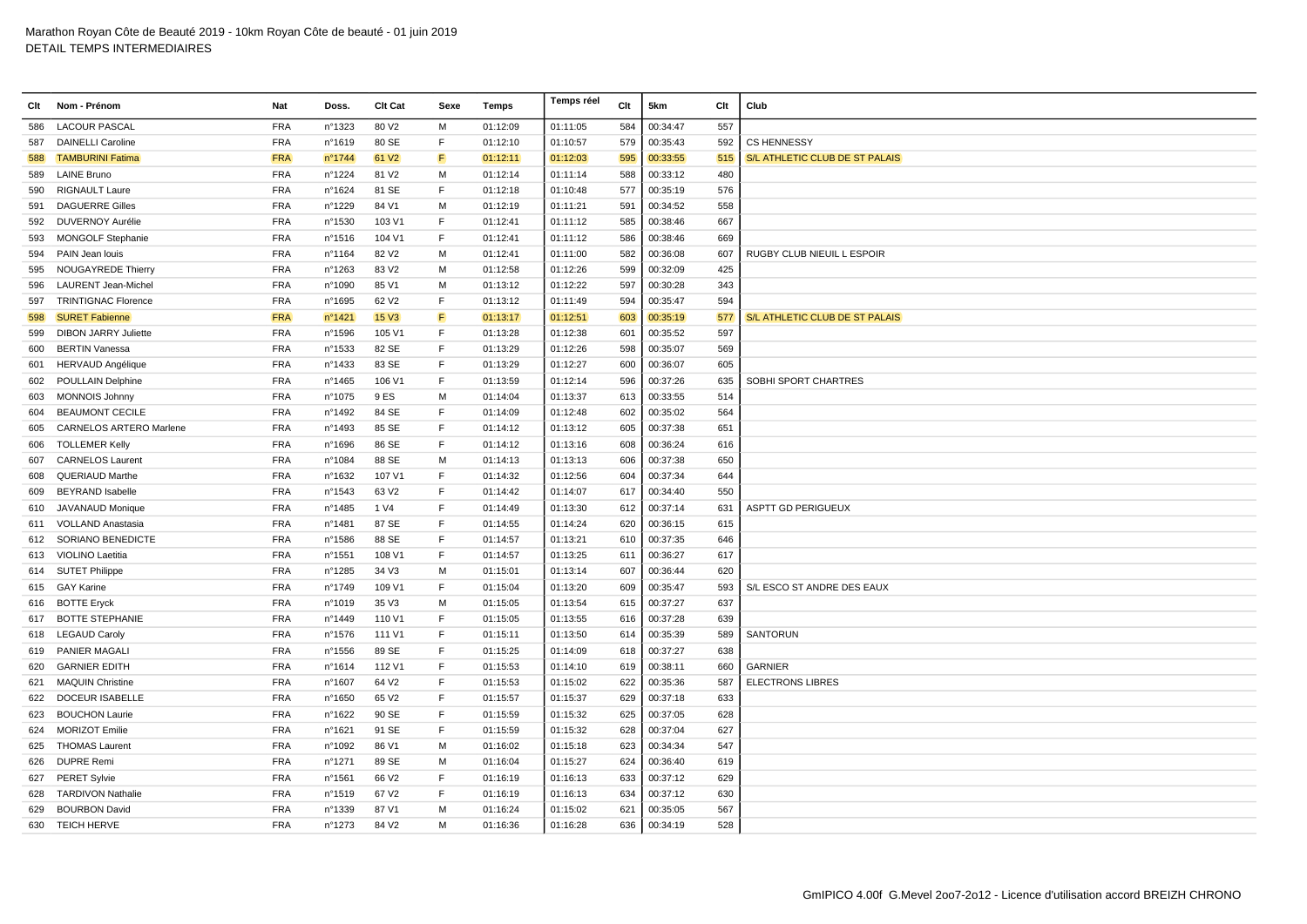| Clt | Nom - Prénom                      | Nat        | Doss.  | Clt Cat           | Sexe         | Temps    | Temps réel | Clt | 5km      | Clt | Club                                       |
|-----|-----------------------------------|------------|--------|-------------------|--------------|----------|------------|-----|----------|-----|--------------------------------------------|
| 631 | <b>DESPROGES Matthieu</b>         | <b>FRA</b> | n°1103 | 88 V1             | M            | 01:16:37 | 01:15:57   | 630 | 00:35:37 | 588 |                                            |
| 632 | <b>GRIPPON MARIE CHRISTINE</b>    | <b>FRA</b> | n°1682 | 16 V3             | F            | 01:16:49 | 01:16:17   | 635 | 00:35:49 | 596 |                                            |
| 633 | <b>BERGHMANS Stephanie</b>        | <b>FRA</b> | n°1729 | 113 V1            | E            | 01:16:52 | 01:16:12   | 632 | 00:34:31 | 545 |                                            |
|     | 634 FAYOLLE BRUNO                 | <b>FRA</b> | n°1368 | 85 V2             | M            | 01:16:56 | 01:15:32   | 626 | 00:37:43 | 654 |                                            |
| 635 | <b>FAYOLLE JESSICA</b>            | <b>FRA</b> | n°1738 | 92 SE             | E            | 01:16:56 | 01:15:32   | 627 | 00:37:42 | 652 |                                            |
| 636 | <b>MARTEAU Chantal</b>            | <b>FRA</b> | n°1604 | 17 V3             | F            | 01:17:15 | 01:17:08   | 642 | 00:35:13 | 575 |                                            |
| 637 | <b>HUGOT Cécile</b>               | <b>FRA</b> | n°1535 | 114 V1            | F            | 01:17:17 | 01:16:04   | 631 | 00:38:15 | 662 |                                            |
| 638 | VINCHES Marie-paule               | <b>FRA</b> | n°1532 | 68 V <sub>2</sub> | $\mathsf{F}$ | 01:18:06 | 01:17:01   | 641 | 00:37:16 | 632 |                                            |
| 639 | <b>LEMORE BARBARA</b>             | <b>FRA</b> | n°1552 | 115 V1            | F            | 01:18:18 | 01:16:53   | 639 | 00:38:44 | 666 |                                            |
| 640 | DAZAS ELISABETH                   | <b>FRA</b> | n°1646 | 18 V3             | E            | 01:18:31 | 01:18:31   | 649 | 00:41:16 | 685 |                                            |
| 641 | RODRIGUES IMaria sabelle          | <b>FRA</b> | n°1528 | 116 V1            | F            | 01:18:32 | 01:17:35   | 644 | 00:37:29 | 641 |                                            |
| 642 | PAILLOUX Rodolphe                 | <b>FRA</b> | n°1266 | 89 V1             | M            | 01:18:34 | 01:16:52   | 638 | 00:38:02 | 658 |                                            |
| 643 | <b>HALLIT Christian</b>           | <b>FRA</b> | n°1310 | 36 V3             | M            | 01:18:35 | 01:16:48   | 637 | 00:38:20 | 664 |                                            |
|     | 644 PAILLOUX Sandrine             | <b>FRA</b> | nº1756 | 117 V1            | E            | 01:18:35 | 01:16:53   | 640 | 00:38:03 | 659 |                                            |
| 645 | ROBACH Gaëlle                     | <b>FRA</b> | n°1688 | 93 SE             | F            | 01:18:38 | 01:17:35   | 643 | 00:36:32 | 618 | CHOUCROUTE RUNNING TEAM                    |
| 646 | <b>DAHROUGE Marc</b>              | <b>FRA</b> | n°1030 | 86 V2             | M            | 01:19:00 | 01:17:44   | 647 | 00:37:23 | 634 |                                            |
| 647 | <b>LEDUC Neven</b>                | <b>FRA</b> | n°1269 | 90 SE             | M            | 01:19:09 | 01:17:41   | 645 | 00:36:56 | 622 |                                            |
| 648 | <b>LEDUC Aurélie</b>              | <b>FRA</b> | n°1669 | 94 SE             | F            | 01:19:10 | 01:17:42   | 646 | 00:36:56 | 621 |                                            |
| 649 | <b>GAILLARD Fanny</b>             | <b>FRA</b> | n°1448 | 118 V1            | E            | 01:20:02 | 01:18:20   | 648 | 00:37:55 | 657 |                                            |
| 650 | <b>VAUTIER Marion</b>             | <b>FRA</b> | n°1515 | 95 SE             | F            | 01:20:20 | 01:18:47   | 650 | 00:38:47 | 670 |                                            |
| 651 | <b>BAHEUX Priscilla</b>           | <b>FRA</b> | n°1661 | 8 ES              | F            | 01:20:27 | 01:19:09   | 652 | 00:38:16 | 663 |                                            |
| 652 | <b>BAHEUX Sandra</b>              | <b>FRA</b> | n°1660 | 119 V1            | F            | 01:20:27 | 01:19:08   | 651 | 00:38:15 | 661 |                                            |
| 653 | <b>DELAGE Manon</b>               | <b>FRA</b> | n°1691 | 9 ES              | F            | 01:20:56 | 01:20:39   | 656 | 00:39:44 | 671 |                                            |
| 654 | <b>BERLUREAU Guillaume</b>        | <b>FRA</b> | nº1162 | 91 SE             | M            | 01:20:59 | 01:20:55   | 657 | 00:37:46 | 655 |                                            |
| 655 | PEYRAT Josette                    | <b>FRA</b> | n°1405 | 120 V1            | $\mathsf F$  | 01:21:06 | 01:19:21   | 653 | 00:39:57 | 672 | LA GRAULE NATURE                           |
| 656 | JOAQUIM Karine                    | <b>FRA</b> | n°1544 | 121 V1            | $\mathsf F$  | 01:21:18 | 01:20:11   | 654 | 00:40:02 | 675 |                                            |
| 657 | <b>GIBIERGE Christelle</b>        | <b>FRA</b> | n°1546 | 69 V <sub>2</sub> | E            | 01:21:41 | 01:20:35   | 655 | 00:40:02 | 674 |                                            |
| 658 | PIQUET Cécile                     | <b>FRA</b> | n°1413 | 70 V <sub>2</sub> | E            | 01:22:02 | 01:21:38   | 661 | 00:38:33 | 665 |                                            |
| 659 | <b>EGOUX Christophe</b>           | <b>FRA</b> | n°1038 | 90 V1             | M            | 01:22:25 | 01:22:02   | 666 | 00:41:01 | 682 | LA GRAULE NATURE                           |
| 660 | <b>GIRY Laetitia</b>              | <b>FRA</b> | n°1443 | 96 SE             | F            | 01:22:25 | 01:22:01   | 665 | 00:40:45 | 680 | LA GRAULE NATURE                           |
| 661 | <b>FRANCOISE Daniel</b>           | <b>FRA</b> | n°1097 | 6 V4              | M            | 01:22:40 | 01:22:24   | 668 | 00:40:32 | 678 | S/L E. ROYAN ST GEORGES DIDONNE A.         |
| 662 | <b>JACAUD BEATRICE</b>            | <b>FRA</b> | n°1513 | 97 SE             | E            | 01:22:44 | 01:21:16   | 658 | 00:38:46 | 668 |                                            |
| 663 | ZBORALA Julie                     | <b>FRA</b> | n°1594 | 98 SE             | F            | 01:22:52 | 01:21:19   | 659 | 00:41:01 | 683 |                                            |
| 664 | <b>BAFFALEUF Dominique</b>        | <b>FRA</b> | n°1572 | 71 V <sub>2</sub> | F            | 01:22:53 | 01:21:21   | 660 | 00:41:01 | 681 | <b>GROUPEMENT ATHLETIQUE SAUJON SEUDRE</b> |
|     | 665 PATHIER Audrey                | <b>FRA</b> | nº1410 | 99 SE             | F            | 01:23:16 | 01:22:02   | 667 | 00:41:19 | 686 |                                            |
| 666 | <b>SABRE Nathalie</b>             | <b>FRA</b> | n°1486 | 72 V <sub>2</sub> | F            | 01:23:17 | 01:21:45   | 663 | 00:40:02 | 676 |                                            |
| 667 | <b>BIANCHI Christophe</b>         | <b>FRA</b> | n°1080 | 87 V <sub>2</sub> | M            | 01:23:18 | 01:21:45   | 662 | 00:40:01 | 673 |                                            |
| 668 | <b>RUDANT Emilie</b>              | <b>FRA</b> | n°1739 | 100 SE            | F            | 01:23:30 | 01:21:46   | 664 | 00:42:23 | 690 |                                            |
| 669 | <b>ANDRIEUX BERTHIER Florence</b> | <b>FRA</b> | n°1612 | 122 V1            | F            | 01:24:29 | 01:24:13   | 671 | 00:37:52 | 656 |                                            |
| 670 | <b>PASTEUR Christelle</b>         | <b>FRA</b> | n°1545 | 123 V1            | F            | 01:24:47 | 01:23:41   | 670 | 00:40:04 | 677 |                                            |
| 671 | <b>LESTRILLE René</b>             | <b>FRA</b> | n°1177 | 7 V4              | M            | 01:24:58 | 01:23:18   | 669 | 00:42:08 | 688 |                                            |
| 672 | <b>BROSSARD Sylvie</b>            | <b>FRA</b> | n°1694 | 73 V <sub>2</sub> | F            | 01:26:49 | 01:26:01   | 673 | 00:37:29 | 640 | <b>RUY MONTCEAU</b>                        |
|     | 673 PEYRAT Fabrice                | <b>FRA</b> | n°1012 | 91 V1             | M            | 01:27:12 | 01:25:26   | 672 | 00:41:04 | 684 | LA GRAULE NATURE                           |
| 674 | <b>DELAGE Carine</b>              | <b>FRA</b> | n°1690 | 124 V1            | F            | 01:27:53 | 01:27:35   | 677 | 00:42:32 | 693 |                                            |
|     | 675 CHASSAT Monique               | <b>FRA</b> | n°1689 | 19 V3             | $\mathsf{F}$ | 01:27:54 | 01:27:36   | 678 | 00:42:32 | 692 |                                            |
|     |                                   |            |        |                   |              |          |            |     |          |     |                                            |